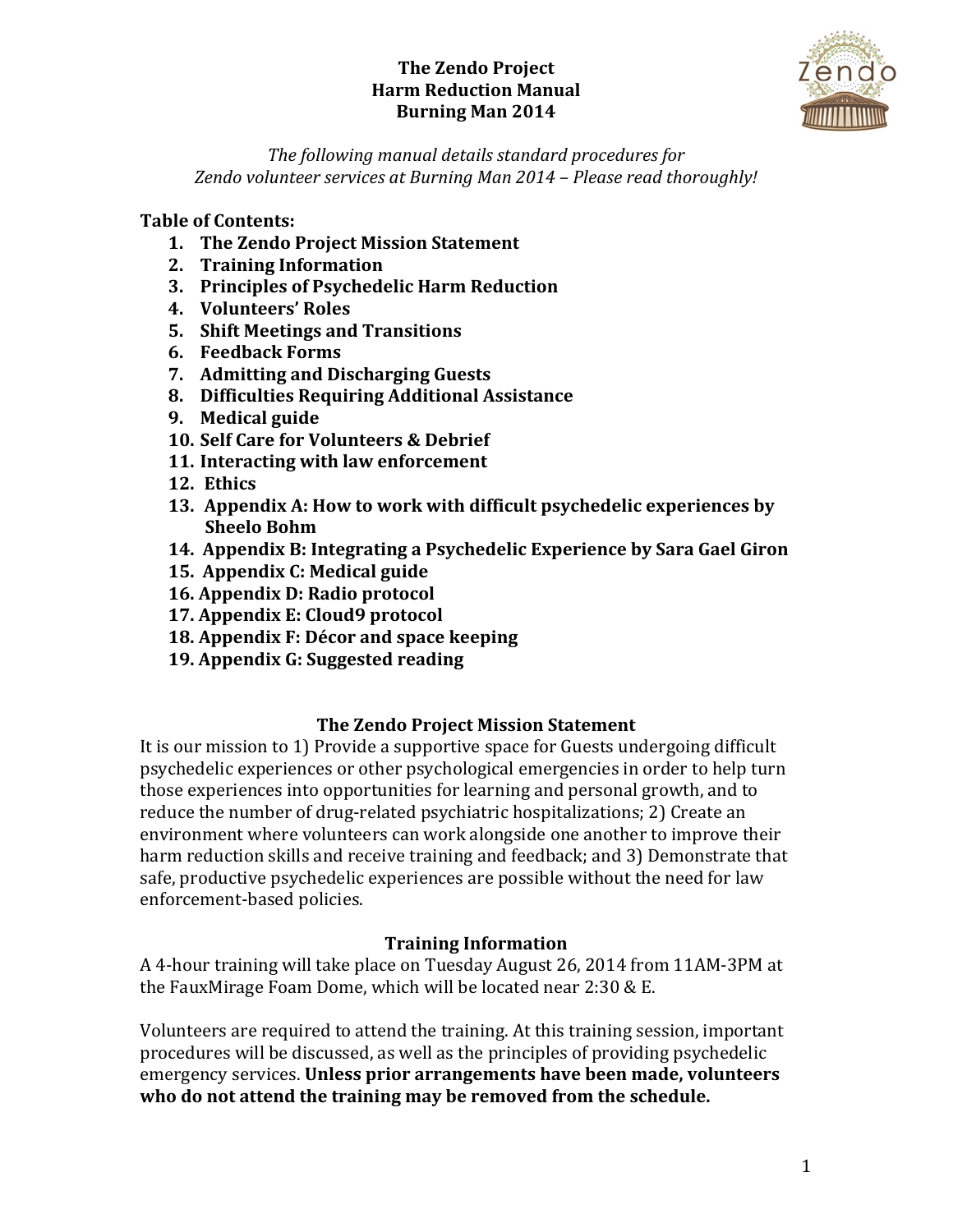

The schedule will be posted in the Zendo. There are four 6-hour shifts a day, starting Wednesday, August 27, at 2PM. The shifts take place from 2:00PM-8PM, 8PM-2AM, 2AM-8AM, and 8AM-2PM. It is necessary that all volunteers arrive at least 15 minutes before their shift starts, for the pre-shift meeting, at which time important information will be relayed about the current Guests' status. Volunteers should also plan on staying 15 minutes after their assigned shift for a post-shift debriefing session.

## **Debriefing**

Debriefing about your time as a Zendo volunteer is important. Stop by the Zendo Sunday afternoon or Monday to chat with us about your experience and give us feedback for next year.

# **Principals of Psychedelic Harm-Reduction**

This year, millions of people will use psychedelics outside of supervised **medical contexts, many of them for the first time.** Many psychedelic users are unprepared to tend to a psychedelic-induced crisis. As part of our efforts to minimize harm related to the non-medical use of psychedelics, we provide advice for helping someone having a difficult psychedelic experience.

**It is not uncommon for psychedelic users to have difficult experiences.** This is most likely with first-time users, especially with high doses and without adequate preparation or guidance. Society has termed these experiences "bad trips."

**A** difficult psychedelic experience is not necessarily a bad one. With proper preparation and understanding, it is possible to help a person having a difficult experience so that they can receive the most benefit from it.

Difficult psychedelic experiences can be frightening, but they are also **potentially among the most valuable experiences someone can have.** Difficult psychedelic experiences can be the result of external factors, such as a chaotic environment or traumatic events, or the result of painful or troubling emotions that arise during the experience.

By working with these experiences, rather than trying to "talk someone" **down,"** together the sitter and the psychedelic user can make a difficult psychedelic experience a chance for personal growth.

**Psychedelic experiences can vary tremendously, and are sometimes** unpredictable, but are most influenced by set (drug and mindset and setting).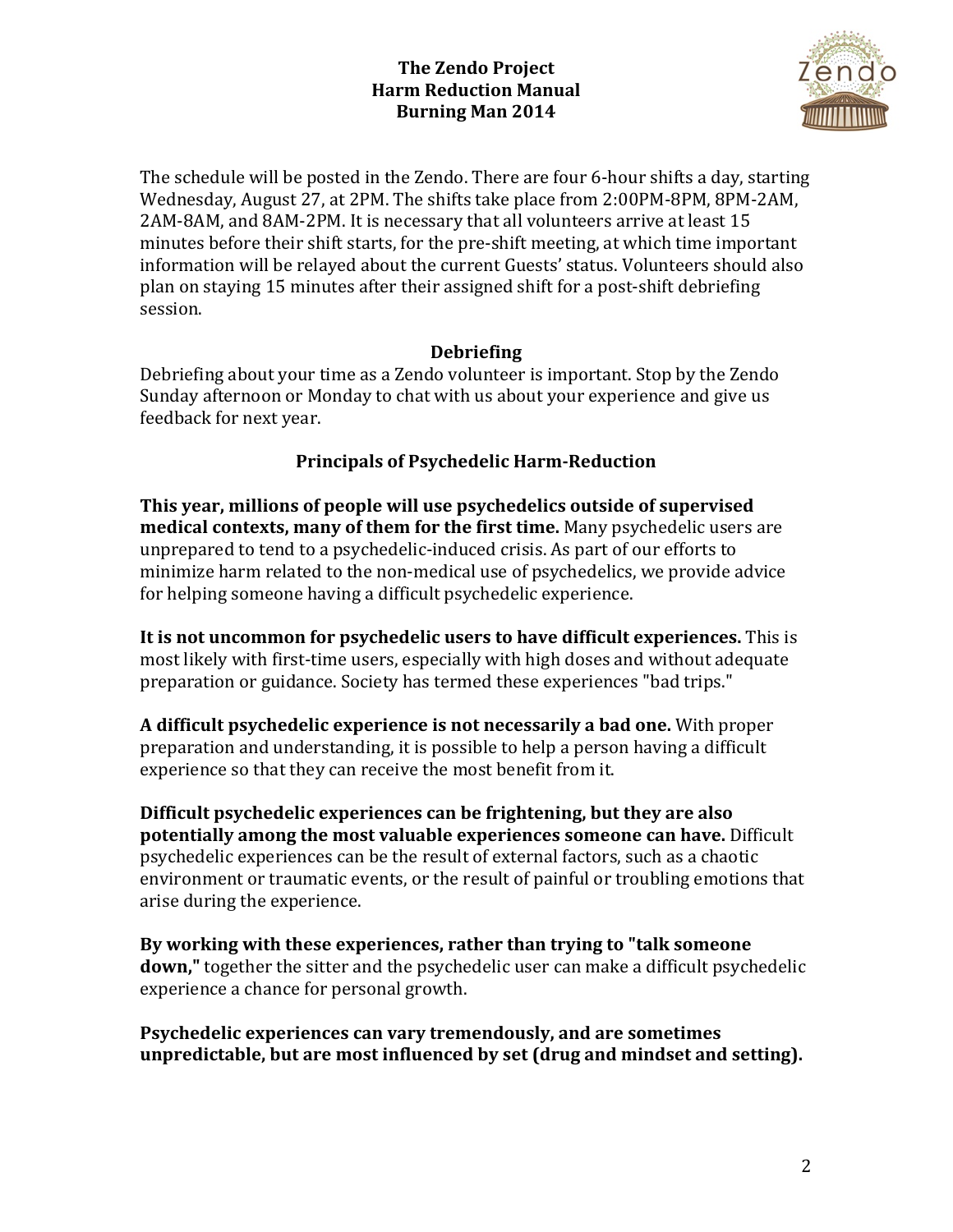

### **Set and Setting:**

**Set** includes the drug (dose, duration, presence of impurities), and the mindset of individual, which includes their intention/expectation, emotional state, psychological wellbeing, previous experience with substance. **Setting** includes features of the physical space such as lighting, level of noise/activity, as well as person's familiarity and sense of safety in that place. Setting also includes the social support available, i.e. whether the person is alone or with friends. Changes in set and setting can radically shift a psychedelic experience.

### **Four Basic Principles**

- 1. **Create a safe space** Try to create a calm environment, most importantly, be being a calm presence. Ask what would make them most comfortable. Offer blankets and water.
- 2. **Sitting, not guiding** Be a calm meditative presence of acceptance, compassion, and caring. Promote feelings of trust and security. Let the person's unfolding experience be the guide. Don't try to get ahead of the process. Explore distressing issues as they emerge, but simply being with the person can provide support.
- 3. **Talk through, not down** Without distracting from the experience, help the person connect with what they are feeling. Invite the person to take the opportunity to explore what's happening and encourage them to try not to resist it.
- 4. **Difficult is not the same as bad** Challenging experiences can wind up being our most valuable, and may lead to learning and growth. Consider that it may be happening for an important reason. Suggest that they approach the fear and difficult aspects of their experience with curiosity

#### **Provide Compassionate Listening**

When providing service in the Zendo, volunteers should remain calm and open to the needs of Guests without fussing over them. Guests should be greeted warmly and welcomed by volunteers who should refrain from any patronizing, or judgmental approach. Guests will often feel better by simply having a quiet conversation with someone who will truly listen to them and talk about whatever they are going through.

When we say "listen", we mean really listen to the Guest. Think carefully about what Guests tell you, and avoid any instinct towards being dismissive or belittling their experiences and concerns. Guests in an expanded state of consciousness are often exquisitely sensitive to the reactions of those caring for them. Remember that some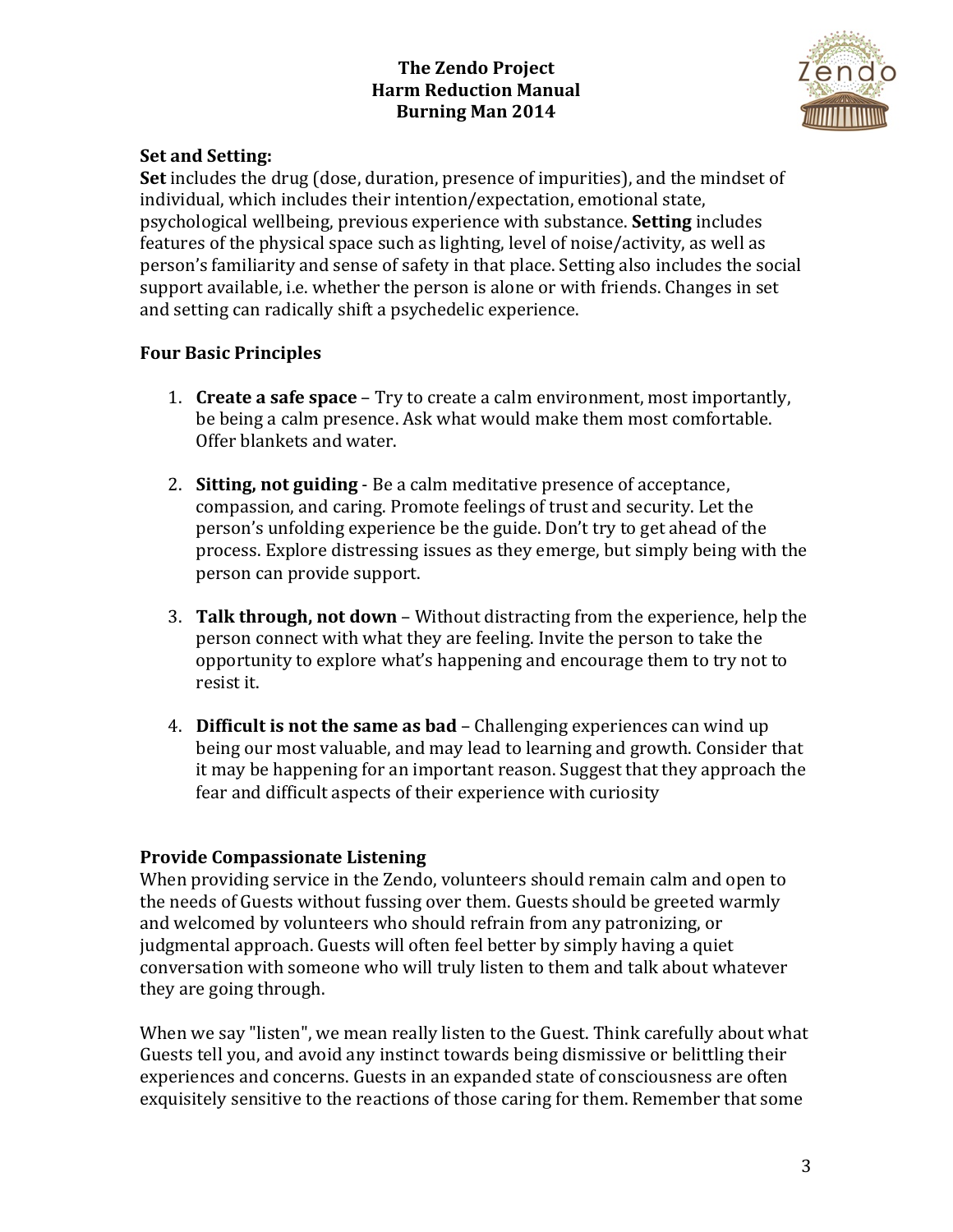

Guests who visit the Zendo may appear to be altered, but may not need or desire any care except basic hospitality. Sometimes it may be best to do nothing but be present. Remember that Guests are coming into an area where they may not know anyone. Some degree of self-disclosure may be appropriate when you are working with them. 

- When talking with Guests, it is often useful to echo or reflect what they are telling you.
- Let Guests know that you are listening and that you care about them.
- Guests may want to discuss sensitive or personal topics.
- Sitters should give Guests permission to explore these issues in confidence, while maintaining their own emotional and physical boundaries.
- Encourage Guests to explore their self-awareness and ask them to confirm or clarify your understanding of their situation.
- Respond to Guests in a way that shows that you understand, or are genuinely trying to understand what they are saying.
- Be honest about your feelings concerning their suggestions for resolution of their distress.
- Encourage Guests to discuss their own perceived emotional strengths and resources.
- Explore what they would consider a good outcome to their situation.
- Ask Guests to think about the consequences of their actions, not just for themselves, but also for others.
- If a Guest indicates that they may do something that impacts their well-being and safety, invite the Guest to explain the situation as clearly and calmly as they can. Seek help if needed.
- Suggest to Guests that they may want to wait until after their psychedelic experience has resolved to assess their decisions in a clearer light.
- Giving a Guest the time to talk about their concerns will often help them feel less fearful.
- Encourage Guests to engage in forms of artistic self-expression: writing, drawing, etc.
- If a Guest feels anxious or tense, you might encourage them to take deep, slow breaths or engage in some form of movement that releases tightly wound energy.
- Guests should be given the opportunity to express themselves and/or release excess energy by whatever means they feel is necessary - such as making noises, crying, singing, chanting, or moving around in whatever way is useful to them without disturbing others.
- Sometimes, inviting the Guest to take a walk with you outside the Zendo to a burn barrel or other place on the playa may be calming, especially if the Zendo is crowded.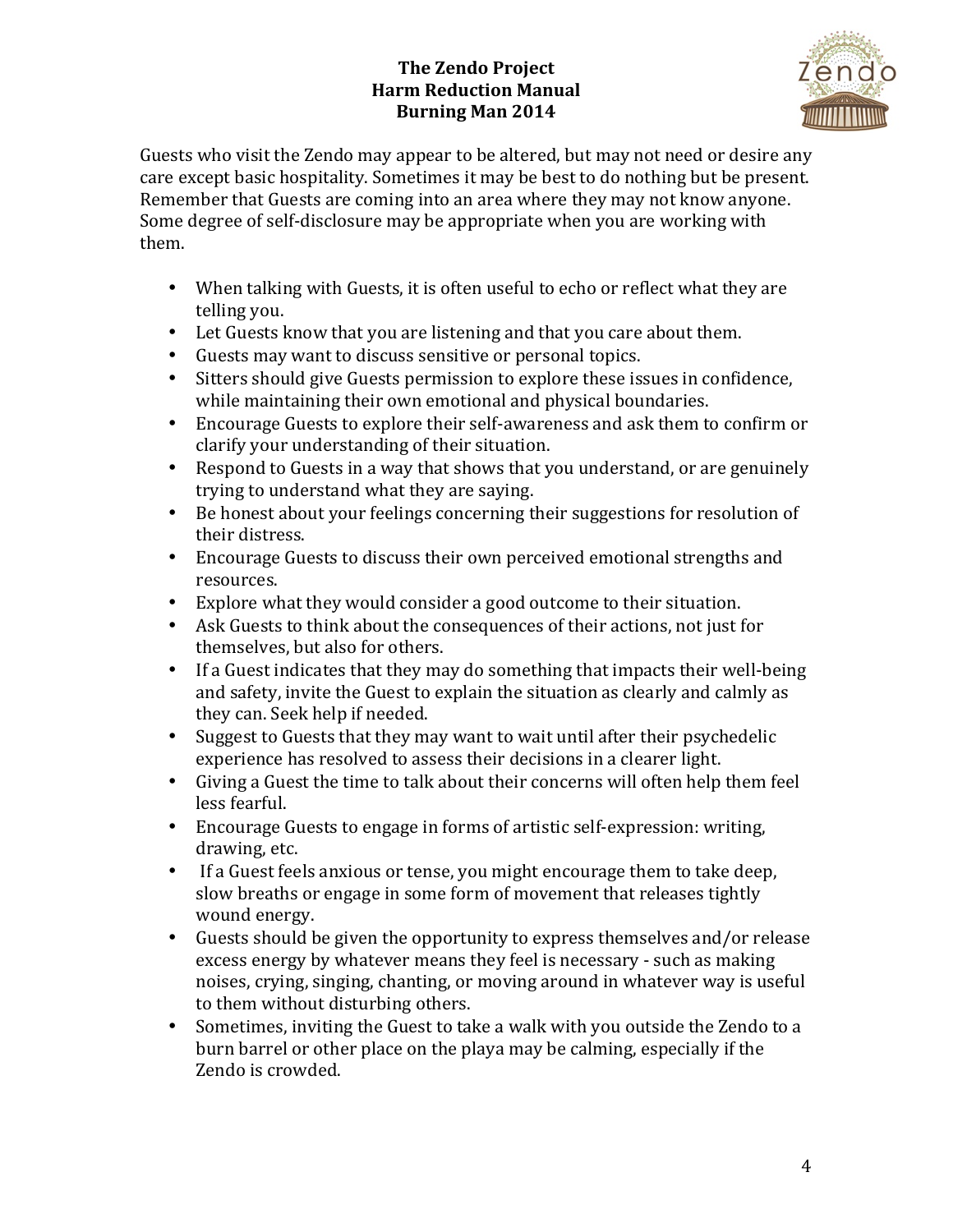

- Sitters should also be open to a variety of approaches that can help shift the Guest's experience of distress to a positive outcome.
- Sitters should feel comfortable utilizing self-disclosure.
- Making jokes and having a sense of humor can often be very helpful.

# **Accept and Work With Difficult Experiences**

- Any difficult or powerful experience whether involving an altered state or not - can be considered an opportunity for personal evolution.
- Not all such encounters are easy, but volunteers can help Guests remain calm and reassured.
- Reminding the Guest that their experience is an opportunity for growth can be helpful.
- Remember to ask the Guest about their immediate history such as when they last slept, ate, and hydrated; as well as what substances they may have consumed, especially alcohol. Ask them to describe their physical and/or mental state.
- It may also be helpful to ask them if they are not taking a prescription medication that they should be taking.
- Ask Guests if they want to lie down and rest or take a nap.
- If there is any doubt that their condition may require medical care, have the Guest checked out by Zendo Medical Volunteer promptly.
- Offer to accompany Guest to outside care, if necessary, if you have already established a rapport and if enough volunteers are present.
- If possible and appropriate, remain with the person while they are being cared for and continue to reassure them.
- If Guests do not require medical care but are distressed, remember that emotional struggles may be prompted by an effort to fight the experience in an attempt to maintain control.
- Guests may be confronted with their fears or unresolved issues from the past.
- Some may attempt to avoid this experience because it makes them feel afraid, threatened and uncomfortable. For others, such states may simply be a case of sensory overload.
- Guests may feel panicked or overwhelmed.
- Fear can quickly escalate, aggravating and magnifying the very thoughts and feelings that the Guest is trying to avoid.
- Helping to remove or reduce resistance and fear can help shift the Guest's mental perspective.
- Such reassurance can help the Guest focus on the personal growth that can be gained from these experiences.
- Confirm with Guests that they are in a safe space where they will be treated with compassion and without judgment.
- Everyone's experiences are unique. Be kind, attentive and reassuring.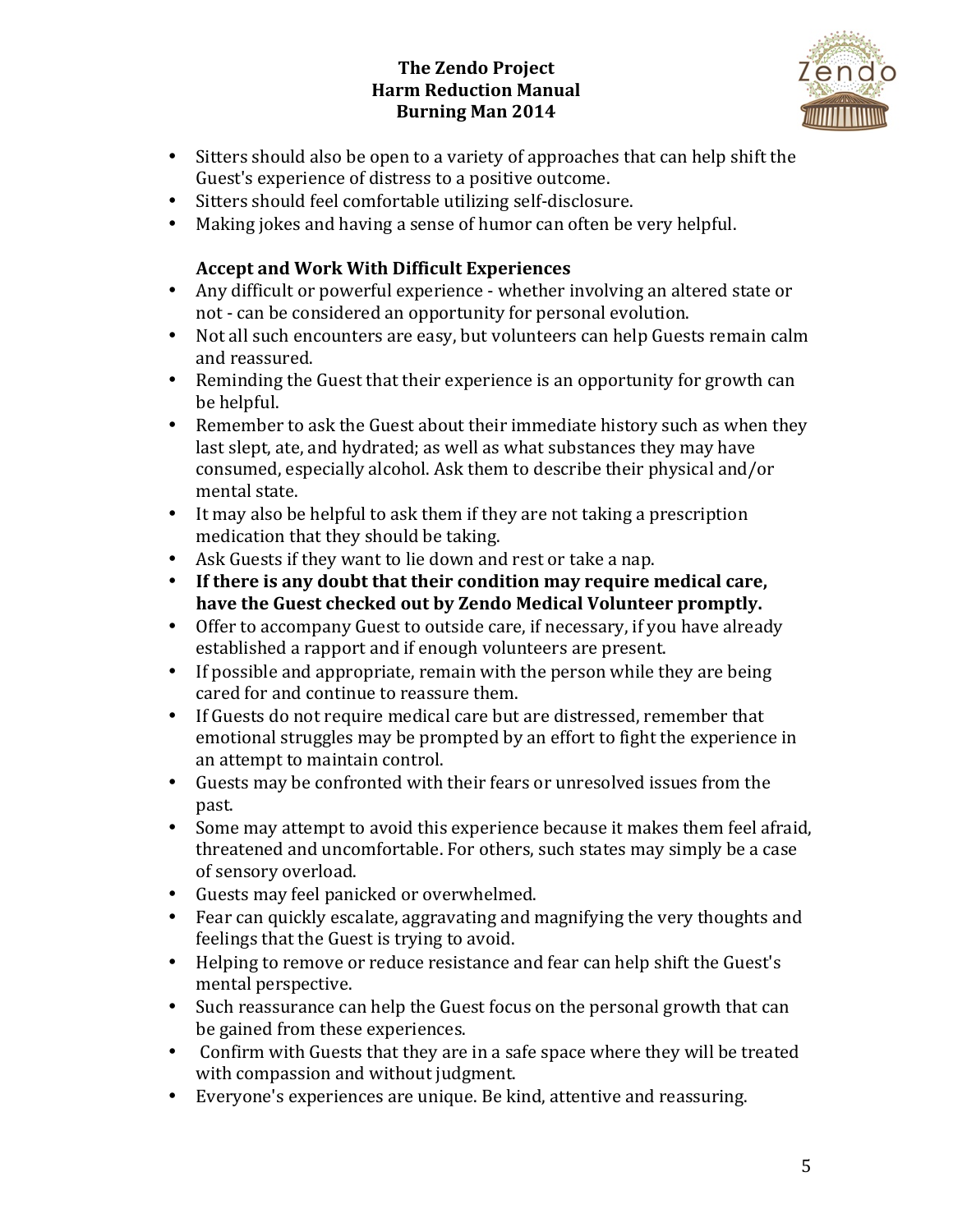

- Some Guests may have preexisting mental disturbances that may remain when their distress has subsided.
- If it appears that the Guest is experiencing substantial mental or emotional difficulties after the immediate crisis, summon mental health professionals or encourage the Guest to seek such care.

# **Volunteers' Roles**

## PILOT & CO-PILOTS

The Pilot and Co-Pilots manage all components of the Zendo. It is our job to make sure that volunteers have what they need. We will coordinate shifts, attend some pre- and post-shift meetings, and attend to any special situations. During busy times, we may take the role of Sitter. Either the Pilot or Co-Pilots will have one of the radios at all times.

## **MEDICAL TEAM**

We strive to have at least one Medical Volunteer on each shift. Medical volunteers will take a supportive approach to intervention, providing fundamental backup support and supervision to Sitters and the Shift Lead. While Medical Volunteers may choose to be Sitters, they should remain available to answer any medicalrelated questions. The medical team will not provide major medical care in the **Zendo.** They will triage Guests who need medical attention to a medical tent or dispatch BMOrg medical personnel via the MURS radio.

## Shift Lead

Each shift will be assigned a Shift Lead. The Shift Lead is the primary person in charge of leading the Zendo space during the shift. In the unlikely event that the Shift Lead does not show up for the shift, the second person listed on that shift becomes the Shift Lead. The Shift Lead is someone who has past harm-reduction experience at Burning Man, and who has demonstrated that they understand the Zendo Project mission and the principles of peer psychedelic therapy. Although in many cases the shift leader has extensive experience in the field of peer psychedelic therapy, this person is not necessarily the "most expert" person on the topic, and should be open to receiving feedback from others on the team as well. This is a learning experience for everyone involved.

Shift Lead's responsibilities:

- Lead a pre-shift meeting.
- Designate a Sitter or Sitters for each Guest.
- If staffing permits, the ideal situation is a male/female co-therapist **team.**
- Supervise the team of Sitters and assist and answer questions as necessary.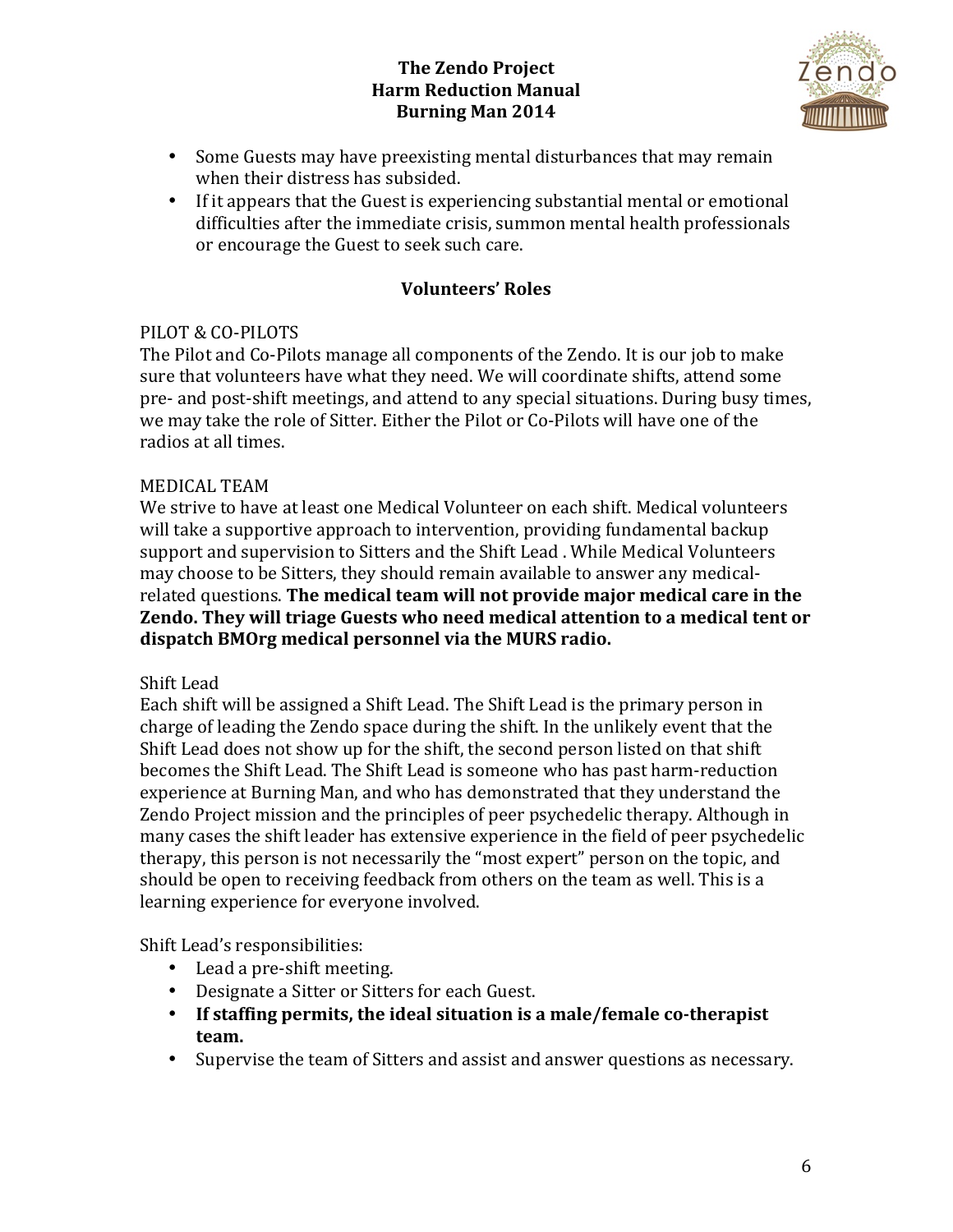

- Remain mobile and engaged in the entire vibe of the Zendo (sometimes it may be necessary to step in and assist with a visitor for an amount of time, but generally try to be available and supervising everyone in the space).
- In busy times, act as a sitter for the more difficult visitors.
- Provide feedback to Sitters, or facilitate feedback between Sitters.
- Make sure a Logkeeper is appointed for every shift.
- Lead a debriefing meeting at the end of shift (this is re-assigned to the Logkeeper if the Shift Lead is not ready to leave)
- Make judgment calls and notify medical staff if additional intervention is required
- If a visitor is believed to be experiencing a true medical emergency, the **Shift Lead should consult the Medical Volunteer in the Zendo and notify the BMOrg medical team via an MURS radio.**

## THE LOGKEEPER

A Logkeeper will be designated for each shift. The Shift Lead is in charge of designating a new Logkeeper when necessary or desirable. The Logkeeper will gather valuable information that will be used for shift changes, as well as post-Burning Man, to analyze areas of improvement for the Zendo Project services. The Logkeeper should also make sure that the Zendo itself is clean and stocked with supplies. The Logkeeper may be assigned by the Shift Lead to assist with visitors.

Logkeeper's responsibilities:

- Keep records of each Guest that comes in to the Zendo (forms will be provided).
- Pay attention to what is happening with each Guest.
- Try to collect information about each Guest's camp location and friends' names.
- During the shift, clean up the space and make sure that necessary supplies are stocked and orderly. Remove trash from Zendo.
- Check in with Sitters near the end of each shift to receive necessary information to update incoming Sitters from next shift.
- At the end of the shift, attend upcoming shift's pre-shift meeting to inform the new sitters about the status of current Guests.

# THE SITTER

The Sitter's main responsibility is to assist Guests in the Zendo. The Sitter should strive to be a calm and helpful presence. When staffing permits, ideally we will assign a male/female co-therapist team for each Guest. Many Guests that arrive in the Zendo are NOT undergoing a psychedelic experience, but it is not always clear. It is important to treat all Guests with the same respect, kindness, and helpfulness whether they have arrived because they are drunk, tired, lost, cold, having relationship problems, off their medications, or undergoing a psychedelic experience. It is not the Sitter's job to distract a visitor who is undergoing a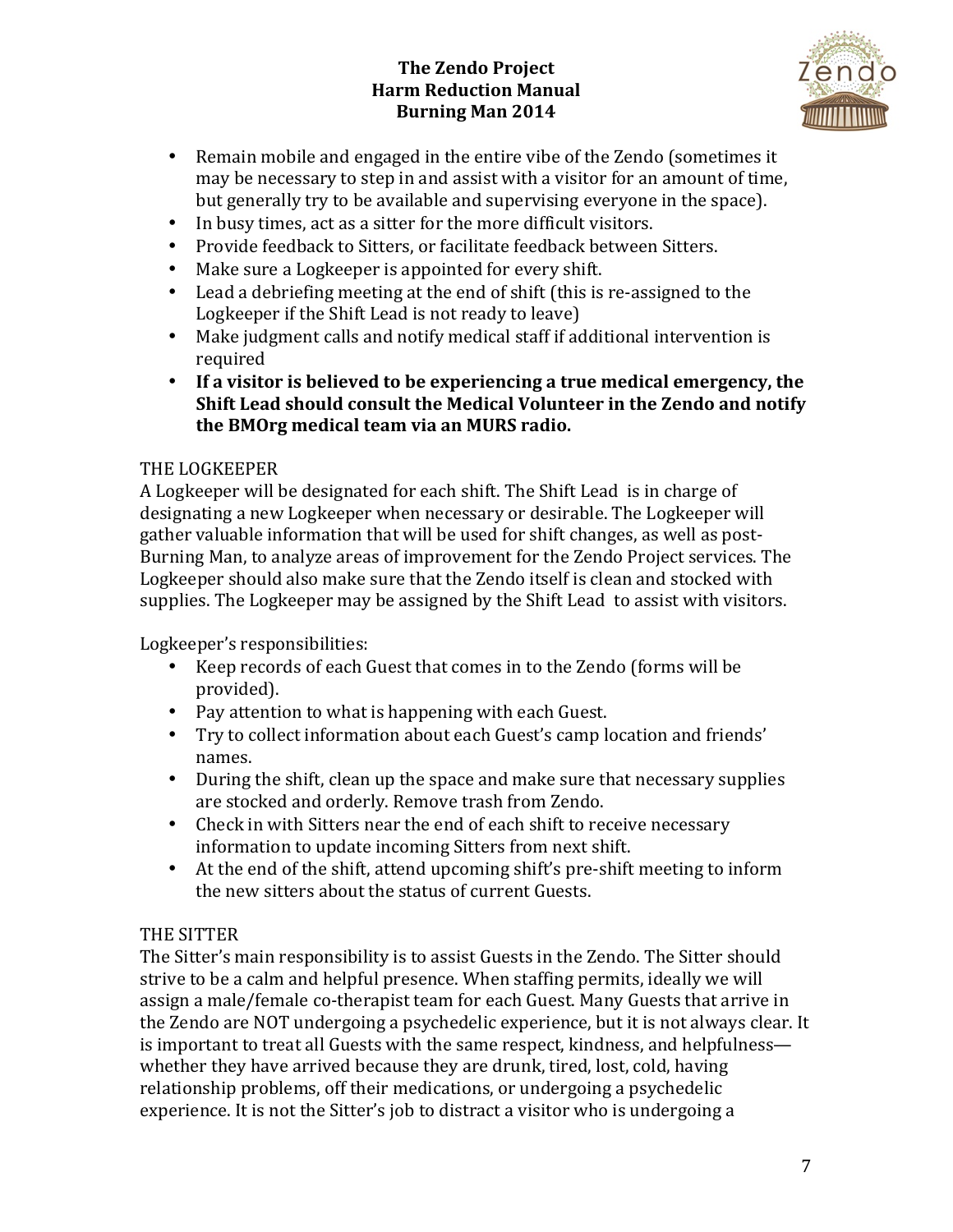

psychedelic emergency, but instead to hold a safe space for them to allow their experience to unfold. The Sitter should utilize any skills that they feel comfortable using in helping their Guests to feel safe to explore their experience. The Sitter is encouraged to call upon another Sitter or the Shift Lead if they feel that additional assistance or a second opinion is useful in serving the Guest. The Sitter should consult with the Shift Lead if there is any question of a Guest having a true medical emergency or a mental illness requiring outside assistance. The Shift Lead will call the Rangers to request medical or other assistance, if needed.

Sitter's responsibilities:

- Maintain a calm, compassionate, and loving presence.
- Attend to Guest's physical needs for comfort and warmth; e.g. blankets, water, food, a hug, etc.
- Attend to Guest's psychological needs by listening, reminding them that they are in a safe space, and encouraging them to go into their experience
- Conduct yourself in accordance with the principals of harm reduction that are provided in this manual and will be expanded upon in the training.
- If a visitor is believed to be experiencing a true medical emergency, the Sitter should tell the Medical Volunteer so she/he can notify the **medical staff via a MURS radio.**

Space Keeper:

The role of the space keeper is to maintain the cleanliness, organization and good feeling of the Zendo. This role can be filled by a sitter but needs to be tended to intermittently. If the space keeper is with a guest, requesting the help of a free volunteer may be necessary. The details of important tasks can be found in the Zendo Cleanliness section of the manual.

Space Keeper's responsibilities:

- Key an overall eye on the Zendo space, and attend to any needs of cleanliness and organization.
- Ask for help on tasks needing completed.
- Look over the task list in the Zendo Cleanliness section and make sure each item has been cared for.
- Encourage any volunteers who are not sitting with Guests to help spiff up the space during the last 30 minutes of the shift.
- Keep the altar fresh.
- Sage the space occasionally, if needed.
- Help keep the space feeling good!

## Greeter:

The Greeter, as the title implies, will be stationed at the door and will greet anyone who approaches the Zendo. Often, people are just curious about the purpose of the space and this is an opportunity for the greeter to inform people about the Zendo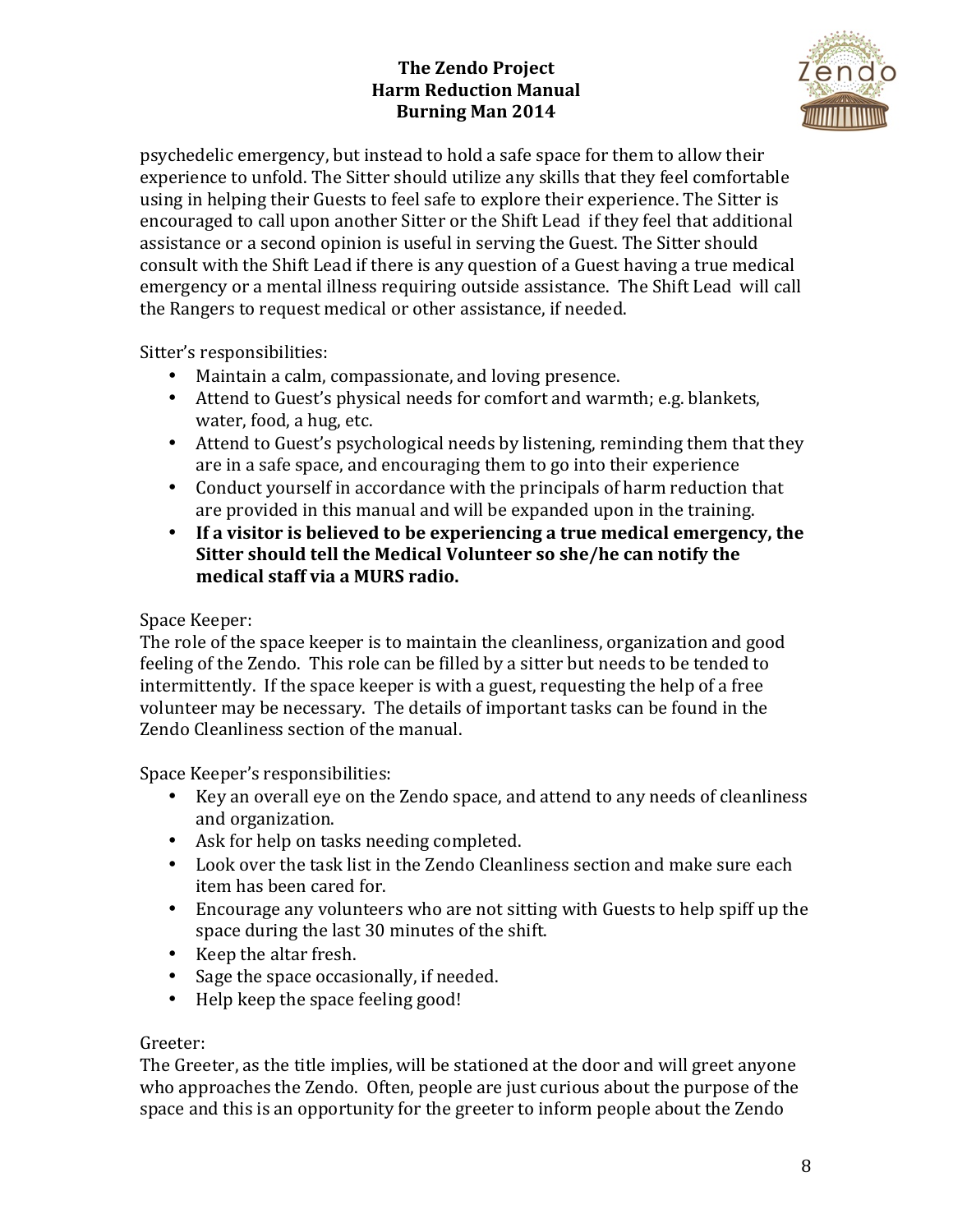

and psychedelic harm reduction. Other times, you will direct Guests (and the friends that are with them) to the Logkeeper or Shift Lead, who will assist the Guest from there.

Greeter's responsibilities:

- Introduce Guests to the Zendo
- Make sure you or another volunteer is always at the door.
- Welcome Guests kindly and with compassion.
- Inform curious passers-by about the purpose of the Zendo.

# Roamer:

The Roamer's responsibility will be to go out into the Burning Man community and share the Zendo mission with fellow Burners. This could include telling people about the Zendo's presence, or directing people who are in need of support to the Zendo. 

Roamer's responsibilities:

- Begin your shift in the Zendo with all the volunteers and familiarize yourself with the Shift Lead and Greeter.
- Go out onto the Playa with your assigned radio and be alert for people in need of support. It is important that only you use the radio and that you don't give it to any non-Zendo personnel.
- If you come across someone in need of support who cannot make it to the Zendo, take the opportunity to offer compassionate care, as you would if you were a sitter in the Zendo. If you need additional support, radio to see if any available volunteers can come to your location.
- Escort any Guests who need support back to the Zendo. Please radio the Shift Lead to let them know that you are on your way with a Guest.
- Return at the end of the shift for the shift meeting and inform the volunteer team of your experience in the community.

# **Shift Meetings and Transitions**

# **PRE-SHIFT MEETING**

Volunteers should arrive 15 minutes before the start of their scheduled shift to conduct a pre-shift meeting led by the Shift Lead of the upcoming shift. Each volunteer should introduce her/himself to the group and share what special skills they have to contribute, what qualifications they have, and where they're at. At this meeting it will be confirmed that the shift has a Logkeeper. The Logkeeper from the previous shift should be in attendance for this meeting to debrief everyone on the status of current Guests, and show the new Logkeeper what to do.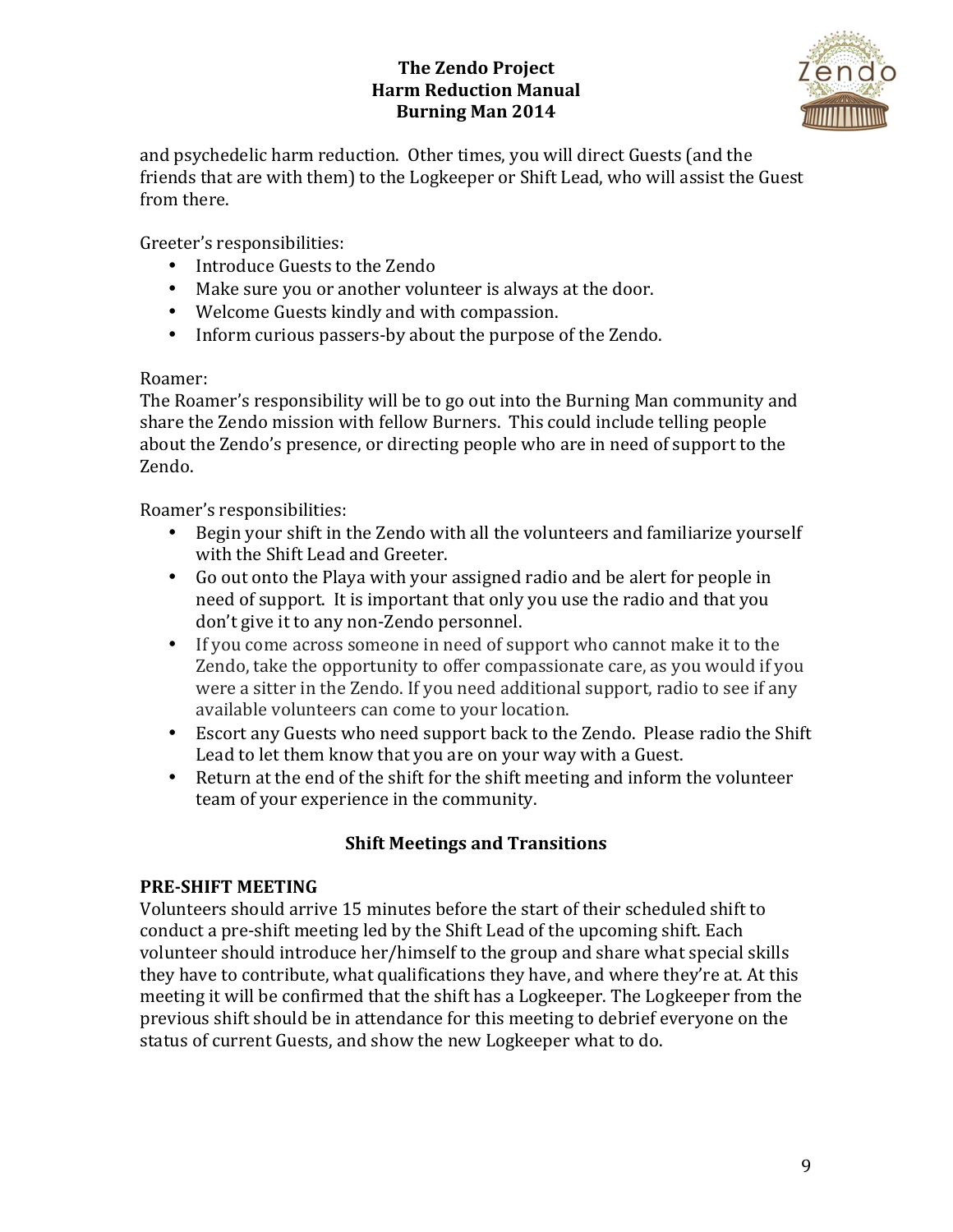

### SHIFT TRANSITION

After the pre-shift meeting, the Shift Lead of the upcoming shift will assign Sitters to work with current Guests. It is always preferable that Sitters remain with their Guest for the duration of the Guest's stay, but we understand that this is not **always possible.** The Sitter from the previous visit should introduce the new Sitter to the Guest. The Logkeeper from the previous shift should update the Logkeeper from the upcoming shift on the current status of the log.

## **POST-SHIFT MEETING**

Volunteers should plan on staying 15 minutes after the end of their scheduled shift for a debriefing meeting. This meeting will begin as soon as the new shift has finished their pre-shift meeting and been introduced to visitors. The Shift Lead should lead this meeting. The purpose of the post-shift meeting is to debrief and share information among the Zendo volunteers. This is a time for each volunteer to share what their experience was in the Zendo and provide each other with feedback on their work. This meeting should be held at a distance far enough away from the Zendo as to not be audible to current visitors.

## **Feedback Forms**

## **1. GUEST REPORT FORM – completed by Logkeeper, Shift Lead, and Sitter(s)**

When the Guest arrives, after the Shift Lead has assigned the Guest with a Sitter, the Logkeeper and Sitter should complete the first page of the Guest Report Form. While the Guest is resting, or right after the Guest leaves the Zendo, the Sitter(s) should complete the remaining parts of the Guest Report Form. It is the Logkeeper's responsibility to make sure the Guest Report Form is completed.

## **2. ON-SITE GUEST FEEDBACK FORM – completed by Guest before leaving**

When the Guest is preparing to leave the Zendo, the Sitter should collect as much information with the Guest in order to complete the On-Site Guest Feedback Form. If possible, the Guest should fill out the chart and essay, not the Sitter.

### **3. TAKE-HOME GUEST FEEDBACK FORM – completed by Guest after Burning Man - Sitter gives to Guest**

Before the Guest departs, the Sitter should give the Guest their Take-Home Guest Feedback Form. This form will be enclosed in a stamped, addressed envelope. Guests are encouraged to mail this feedback form to the Zendo Team after reflecting on their Zendo experience, up to a month after their visit. Guests who mail in their form will receive one free MAPS-published book that will be mailed to them or to a friend. 

### **4. VOLUNTEER FEEDBACK FORM – completed by Zendo Volunteers during their last shift**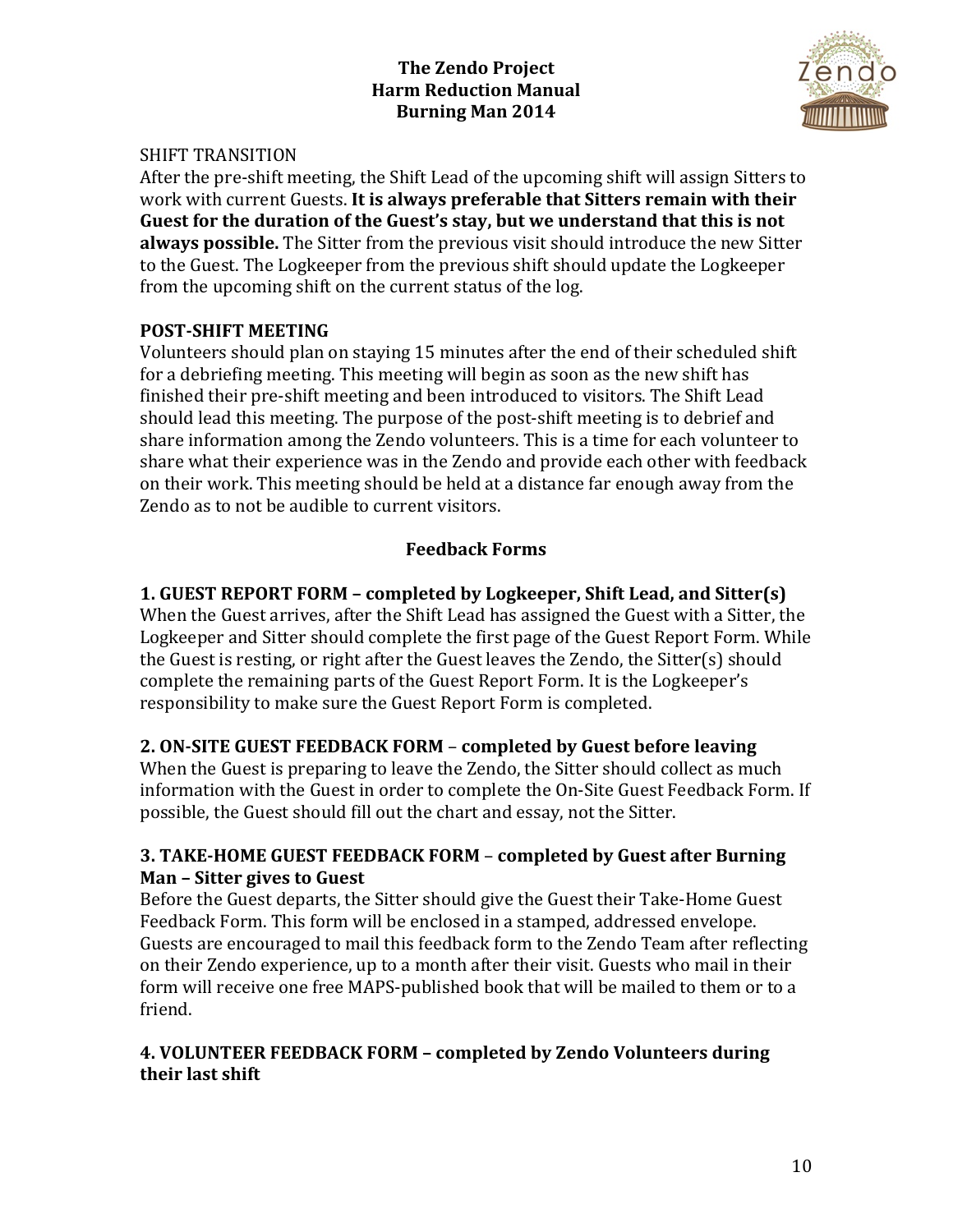

At the end of your last shift, please take a few moments to write about your experience volunteering in the Zendo. We'd like to hear about your general impressions and way we can improve in future years. You're also encouraged to share one or more of your more meaningful interactions with Guests or other Volunteers. 

# **Admitting and Discharging Guests**

### **ADMITTING A GUEST TO THE ZENDO**

At the time of admittance, the Shift Lead should meet with the Guest or the person bringing the Guest to the Zendo to gather information about the Guest's current psychological status, reason for coming to the Zendo, and drugs they have taken. The Medical Volunteer will greet each Guest and evaluate whether their condition is medical. If possible, the Logkeeper and/or should acquire as much information from the Guest as possible for the Guest Report Form.

If there aren't many Guests in the Zendo, the Zendo Volunteers should feel welcome to discuss their experiences together and reasons for wanting to volunteer in the Zendo. 

### **GUEST DEPARTURE FROM THE ZENDO**

All Guests are free to leave at any time that they wish. The best way to discharge a Guest is into the company of his or her friends or campmates. If a friend or campmate arrives to visit someone, try to arrange for that person to return to walk their friend home when that person is ready to go. Alternately, try to have a volunteer walk a person home if the visitor is still feeling shaky. Please ask each Guest to complete the on-site feedback form and give them one feedback form enclosed in the stamped, addressed envelop to take with them.

If the Sitter and the Shift Lead believe it is in the person's best interest to stay, but the person wants to leave, the Sitter and Shift Lead should gently encourage the Guest to stay. For some Guests, it may be appropriate to go on a walk together, returning if the person is not yet ready to leave alone. If the Sitter and Shift Lead believe that leaving the Zendo may pose an immediate threat to the visitor, they should explain this to the Guest and try to keep the Guest present. Consult with the Medical Volunteer, and dispatch a Ranger or Medic using the MURS radio. Do not attempt to physically restrain anyone. At time of discharge from the Zendo, the Logkeeper should be certain that all paperwork has been completed on that visitor.

## **Difficulties Requiring Additional Assistance**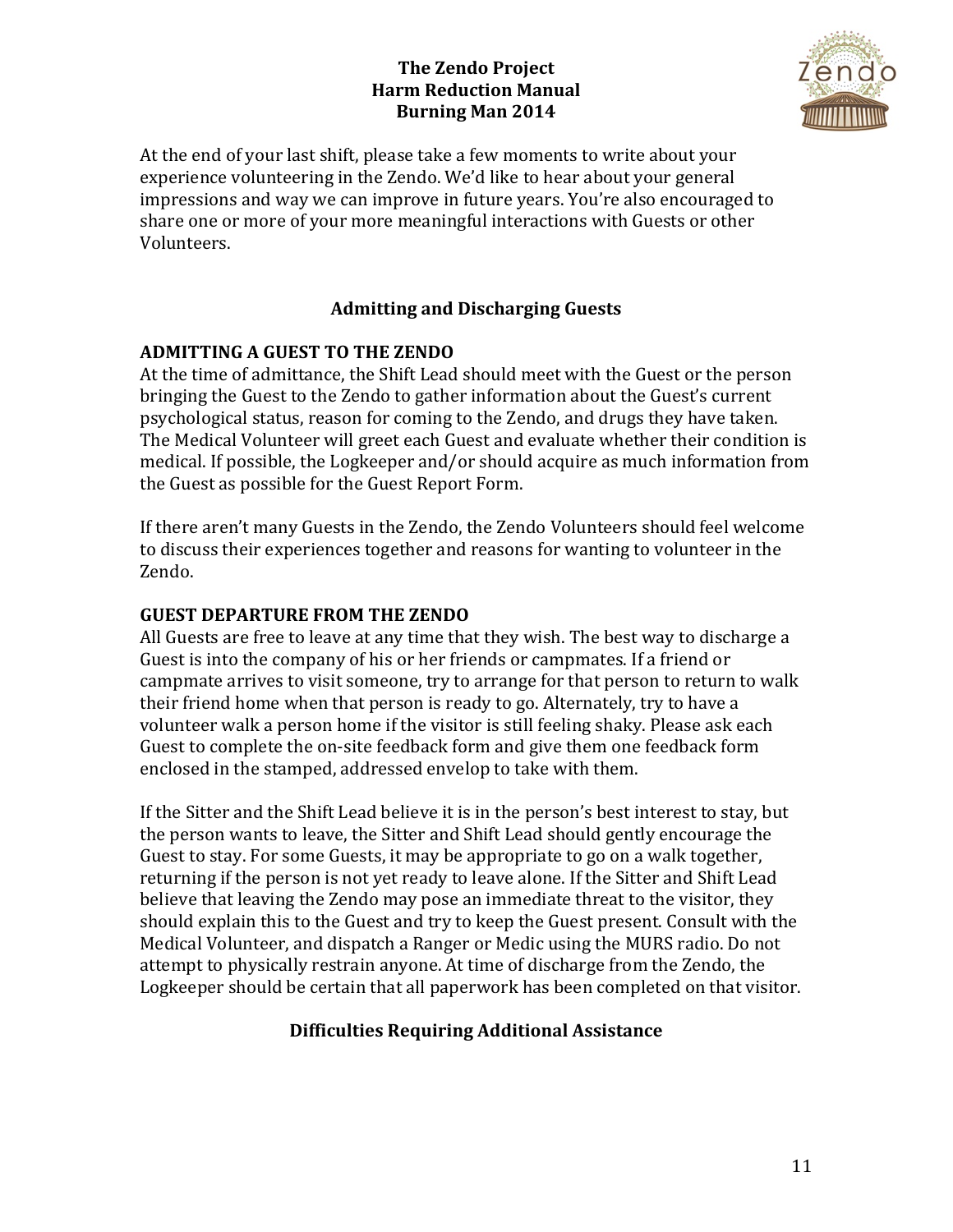

#### **Mental Illness**

Not all visitors in the Zendo can be treated with a safe place to reflect. We try to have at least one Medical Volunteer on the staff during each shift. Many psychedelic and spiritual emergencies can masquerade as more serious psychiatric ailments. If the Medical Volunteer and/or Shift Lead believe a Guest should have medical care, please contact a medic on the MURS radio. Consult with the Pilot first, if time permits. This most often happens after a day or more of symptoms that do not appear to be improving.

#### **Violence**

If a visitor displays violent behavior towards him or her self, try to stop the behavior without putting yourself in danger. If a visitor displays any violent behavior towards others, or a Sitter, volunteers should try to move to safety and keep them from hurting others. The Shift Lead should contact a Ranger or Medic on the MURS radio to take the person away.

### **Medical Emergencies**

If a visitor is believed to be experiencing a true medical emergency, the Shift Lead should notify the Medical Volunteer, who will decide whether to notify **the BMOrg medic via the MURS radio.** 

## **Self-Care for Volunteers**

Volunteering in the Zendo may at times be demanding work. It is essential that volunteers take good care of themselves in order to be fully present to serve others. During your shift in the Zendo, don't forget to drink water, snack, breathe, and stretch. If you feel that your calmness, patience, or positivity is slipping, take a break and ask another volunteer to take your place. Introduce your replacement volunteer to the Guest before you depart. You cannot be fully present for others if you do not treat yourself with respect. Check in with the Shift Lead on your shift before leaving the Zendo for any reason.

- Carefully monitor your own fatigue and emotional state.
- Recognize your personal limitations and ask for help if needed.
- Bring needed personal supplies with you for your Zendo shift including hydration, snacks, and warm clothing.
- Do not try to apply skills you do not possess.
- If you become ineffective while caring for a Guest, kick it sideways and ask another volunteer to replace or assist you.
- Be open to suggestions from your fellow volunteers.
- Allow yourself to be the grounded energy that helps the Guest transition toward their calm, unaltered self.
- Help promote harmony among the volunteers.
- Seek the assistance of a Shift Lead to promptly settle disagreements.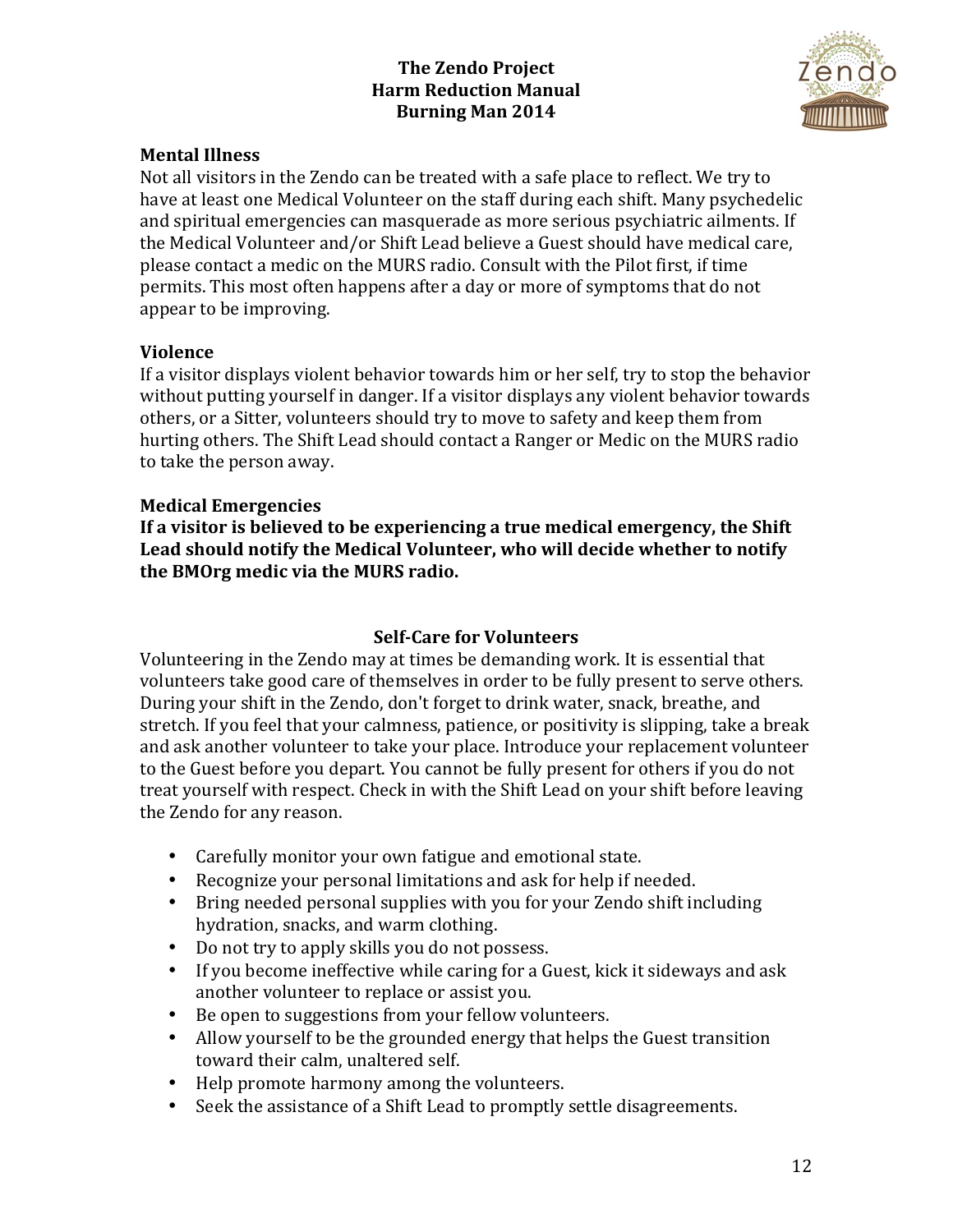

- Share your expertise with fellow volunteers and encourage them to develop their skills.
- Honor yourself and your fellow volunteers.

# **Ethics**

# Full Circle Tea House (9:15 & B) Code of Ethics (Annie Oak)

The following code of ethics has been adopted from the Full Circle Tea House:

In order to provide a consistent level of compassionate care, Zendo volunteers must embrace impeccable ethical standards while providing service. Guests who visit the Zendo may be in a vulnerable state, and they must be treated with care and dignity.

- Volunteers must be calm, compassionate and alert as they hold space for Guests.
- Remain focused on the needs of Guests and remain attentive to changing conditions while providing assistance.
- Keep all discussions and events in confidence.
- Ask senior volunteers for advice and assistance if needed.
- Do not provide care while excessively fatigued.
- Request permission from a Guest before touching them in any way.
- Request permission from a Guest before using any special techniques in your peer counseling and avoid pressuring them into accepting.
- Sexual advances from Guests should be tactfully deflected.
- Sexual advances from volunteers towards a Guest are forbidden.
- If you provide any form of care to a Guest, remain with that person for the duration of their visit unless another volunteer or medical staff takes over their care or relieves you.
- Respect your fellow volunteers and strive to be helpful.
- Seek assistance from senior volunteers to resolve any disputes or disagreements with other volunteers or outside services.
- Treat Guests with the care you would want for yourself or your own family.
- Act with integrity.

# **Interacting with law enforcement**

If law enforcement organizations arrive at the Zendo, the Pilot, Co-Pilot, or Shift Lead should be the point of contact. Please remind them that it is a safe space where people in vulnerable states are seeking rest. Suggest that any law enforcement activities or discussions take place outside the Zendo. None of the Zendo team should have any illegal substances in their possession when they are inside the Zendo.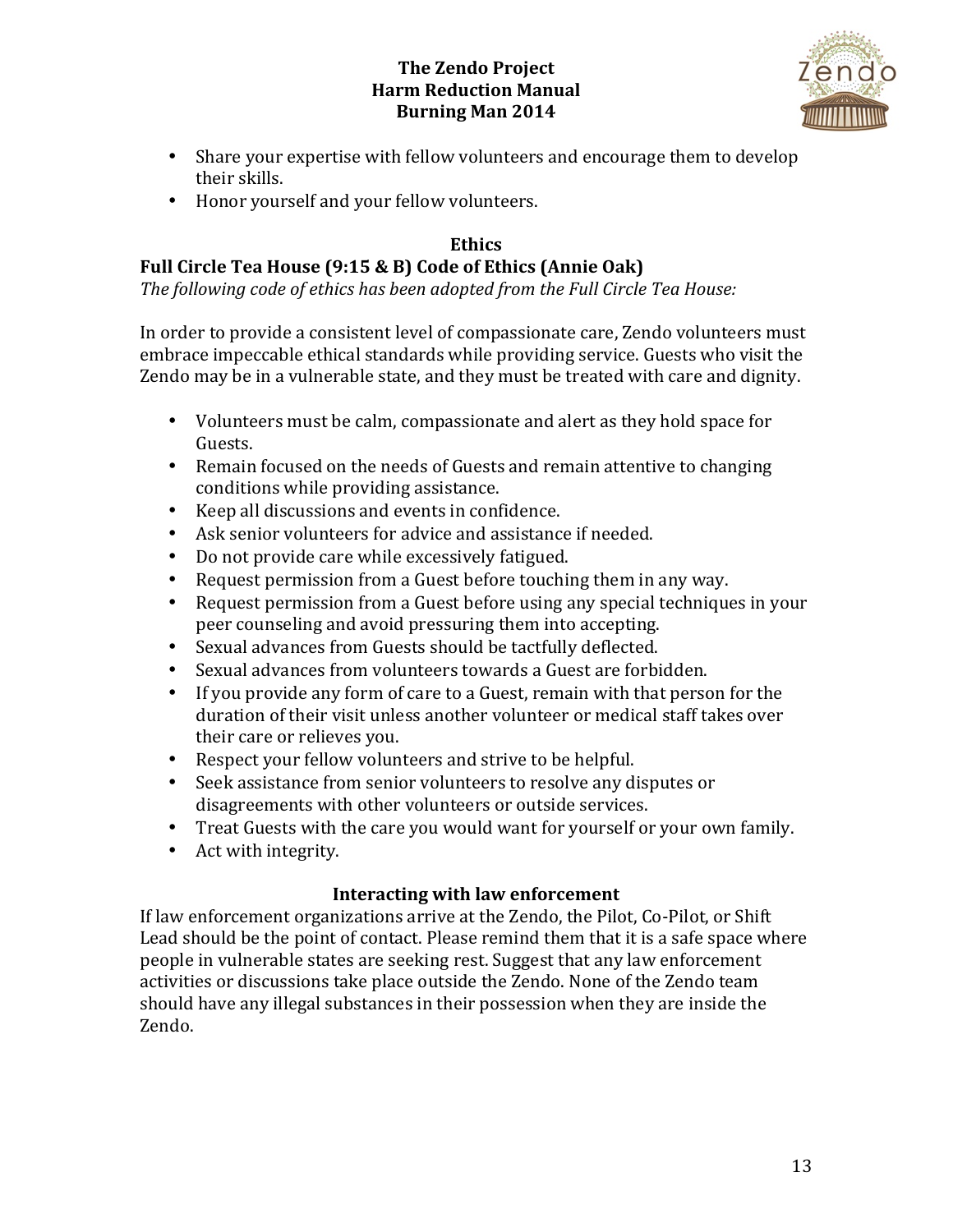

Appendix A 

## **How to Work with Difficult Psychedelic Experiences**

A true psychedelic experience, even a so-called bad trip, is sacred. In earth-oriented, shamanic cultures, even a psychotic breakdown, induced by a psychedelic, is part of the initiation.

So remember the way of the ancients: this is a process, a process of awakening, healing, and ultimately celebrating life.

To avoid psychologizing the psychedelic experience I have avoided medical or traditional therapeutic language.

Overview of what we will cover:

- **1. Role of the Sitter or Facilitator**
- **2. Varieties of Psychedelic-Induced Crises**
- **3. Working and Being with Psychedelic Emergencies**
- **4. Aftercare**
- **5. Related Readings**

This is a short overview of the material we will cover in this hands-on training. It is based on 30 years of experience sitting for people. It has therapeutic value, but goes beyond therapy and moves into transpersonal and spiritual realms. The manual is based on training, schooling, teachings and hands-on work with the leading people in the psychedelic movement, and on in-depth work with healers/shamans from Nepal, Ecuador, and the Navajo nation. It is based on my own healing and therapeutic work, using psychedelics, western psychology, bodywork, breathwork, art, and different eastern tools, like meditation, Zen koan study and nature work.

# **1. ROLE OF THE SITTER OR FACILITATOR**

The work with psychedelics, entheogens, and plant teachers is an area of the healing arts that is ancient and has been rediscovered in the last 100 years. There are many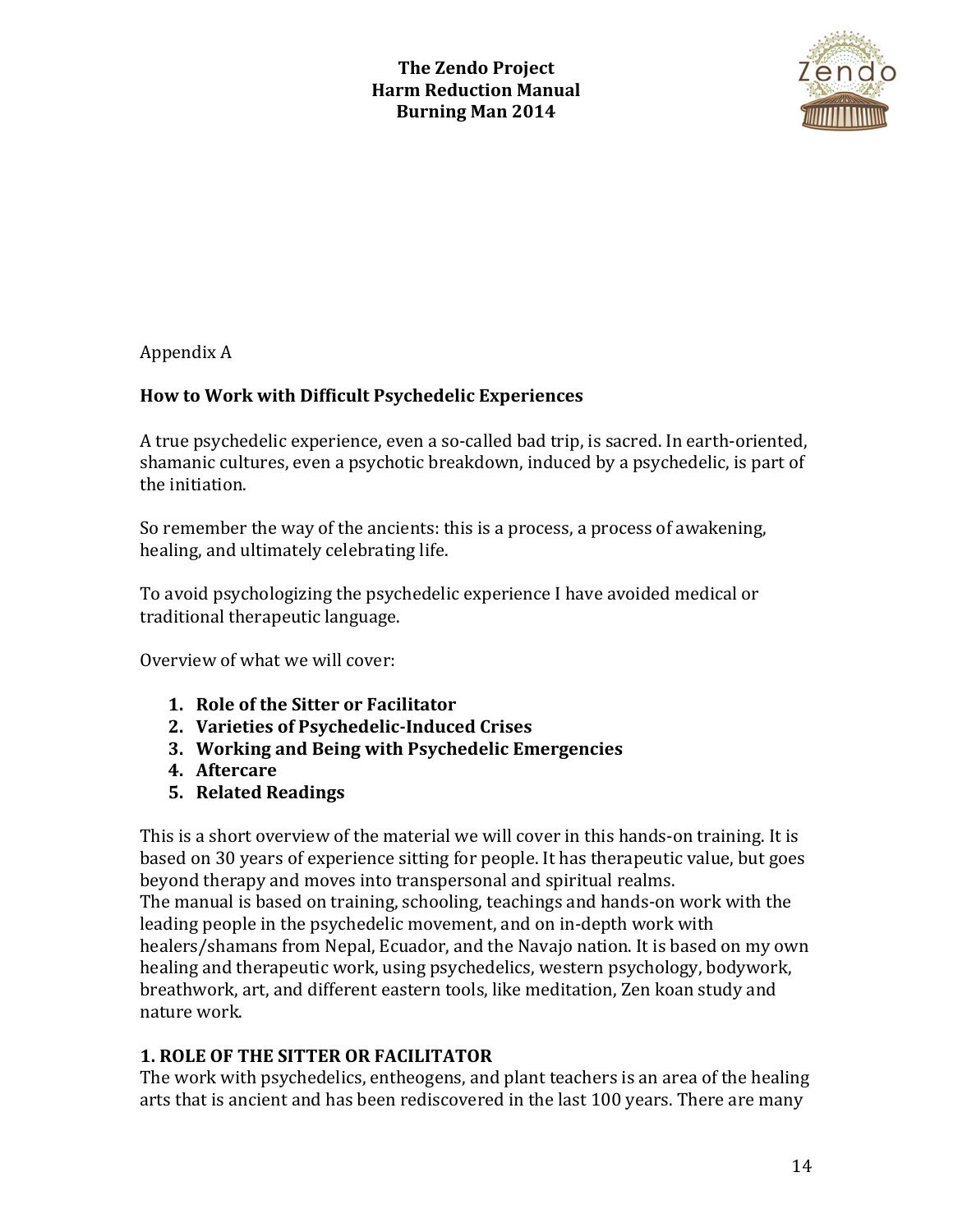

different ways to work with and understand the psychedelic experience. When we work and sit with a person going through a psychedelic-induced crisis, it is important to understand that in a certain way this is a dialectic relationship, a way of relating that is ancient.

Every person is a psychospiritual system, meaning there is no separation of body, mind, emotion, soul, imagination and energy. Therefore it is very important to see each person as a unique individual.

There is always the tendency to overpower the other with our knowledge, wisdom, and insight. So let go of all knowledge regarding the experiences that the person is having. Just be with, listen, and observe. This brings us back to the dialectical relationship, paying full attention, allowing the other to express and communicate whatever they want. Just being, without a putdown or judgment.

It is important for the healer/sitter/helper to believe in her/his way of working. The belief in the method is important for the results.

The healer/sitter therefore is someone who has had their own psychedelic experience and has had some experience sitting for people, guiding her/his friends. Without any experience, it is impossible to just be with someone having a psychedelic experience or guiding someone having a psychedelic crisis. It is good to know that we all have blind spots and there is the danger that we might stop the experience if we have not explored this material or are afraid.

Rule  $#1$ , under any condition, is that we honor and respect the person having the crisis.

Even if we don't understand what's happening (the person having the crisis might be much more developed than we are, lost in worlds unknown to us, or reliving a drama we can't comprehend), we serve as an anchor, a resting place, and a quiet center. We know that our presence is helpful. At this moment we don't have to solve all the problems and answer all the questions that the experience or the person's life presents.

We have to remember that tens of millions of people have used psychedelics, in many different, sometimes not very supportive, environments, and returned home safely. With support, knowledge, and integrative work there is very little danger in the psychedelic experience itself. Even the most frightening and bizarre behavior, when explored and worked with, will turn out to be beneficial and enlightening. As stated earlier, the positive outcome of our work requires trusting the wisdom of the ancients, trusting the wisdom of our modern teachers and healers, and trusting the built-in wisdom of our bodies, minds and souls.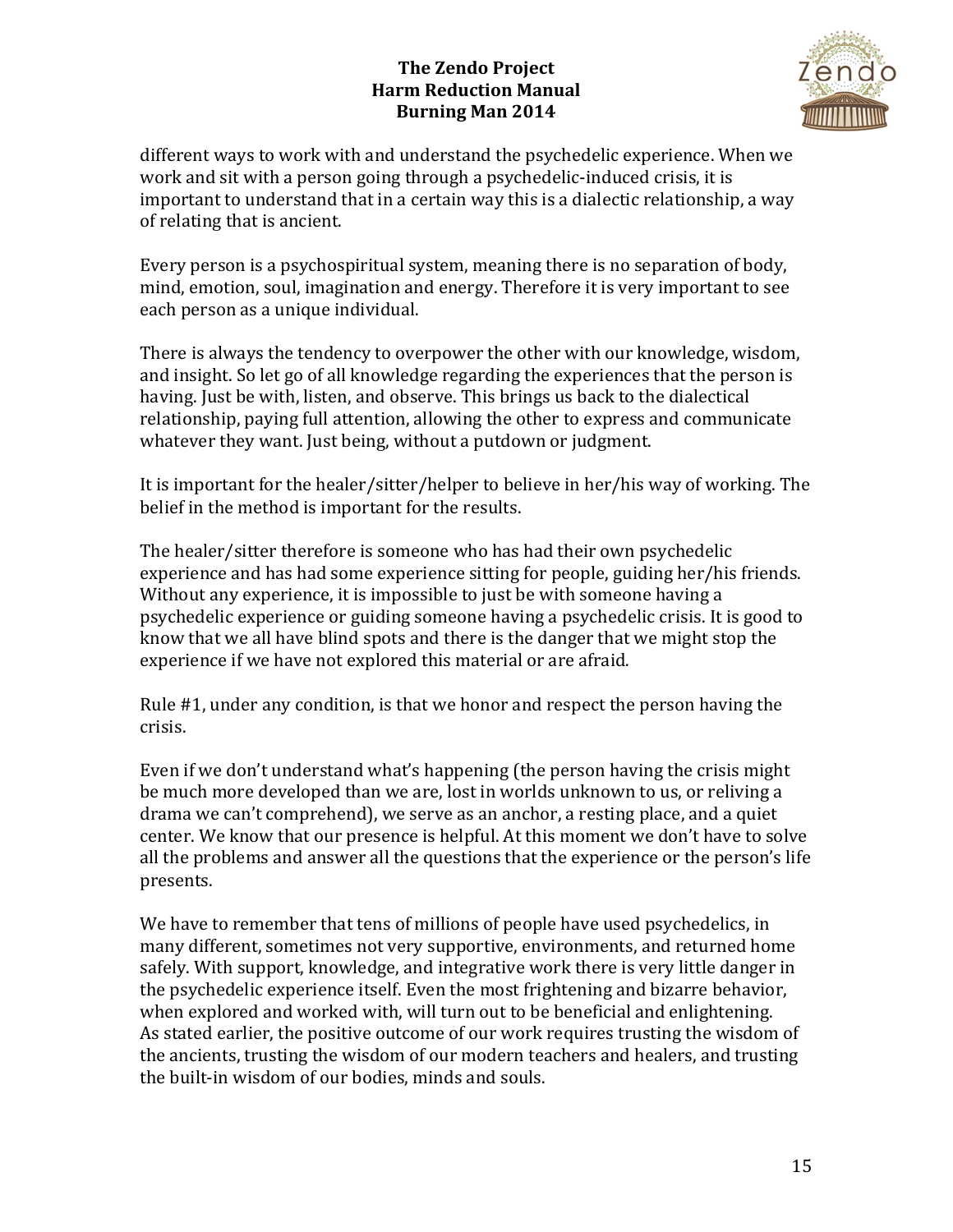

We frequently pick up emotions and feelings and energies from others. We will cover ways of clearing, cleansing, and purification.

# **2. VARIETIES OF PSYCHEDELIC CRISES**

This is a vast area, so we will just touch on it. For a more in-depth study, see the reading list.

There is no clear manifestation of any substance or mixture of substances. But there are some generalities. It is very important to know the active duration of the different substances. All psychedelics have a similar pattern: there's the doorway with different physical, mental and emotional manifestations. There is a buildup, then an extended stay on a plateau, then the coming down, re-entry. The most common felt threat to sanity is the feeling/experience that one is going crazy, losing one's mind, or that this will never end. This feeling/experience is supported by changing mental states and powerful (sometimes) changes in perception. Major shifts in ego/personality structure, regarding one's belief and understanding of oneself, the world, and god, are common.

Old traumas can be remembered and relived. These memories can be of a physical nature (reliving one's birth, childhood abuse and/or illness, memories of famine and/or war, accidents, rape are some of the possibilities of re-emergence). These memories can also be of an intellectual, emotional nature (reliving verbal abuse, a lack of basic emotions, body contact, love, nurture, or a disassociation due to a traumatic experience).

These traumas can also be of a transpersonal nature, meaning phenomena that go beyond our personal identity or biographical understanding of the universe. These could be experiences from another life, becoming one with the earth or other life forms, or experiencing the life cycle of an animal. One could leave one's body, have the experience of merging with an archetype, or experience the world of a god or a goddess. The memory of a violent death can be a most traumatic experience.

There can be many different, sometimes never experienced, sensory, energy, and body sensations. These can range from hearing colors to seeing music. It could be an extremely heightened sense of smell, taste, hearing and vision. Some of the most frightening manifestations of the psychedelic experience are energetic. People go through powerful releases, rendering their bodies out of control, shaking, twisting and vibrating. These energies, being activated by the psychedelic substances, could be related to birth, an opening of a frozen body pattern, bioenergetic, neo-Reichian type of release, or be a reconnecting with the universal life force. The life-force is called the kundalini and it manifests in a powerful opening of the body's energy center. It could also be an intensive sexual or other emotional release.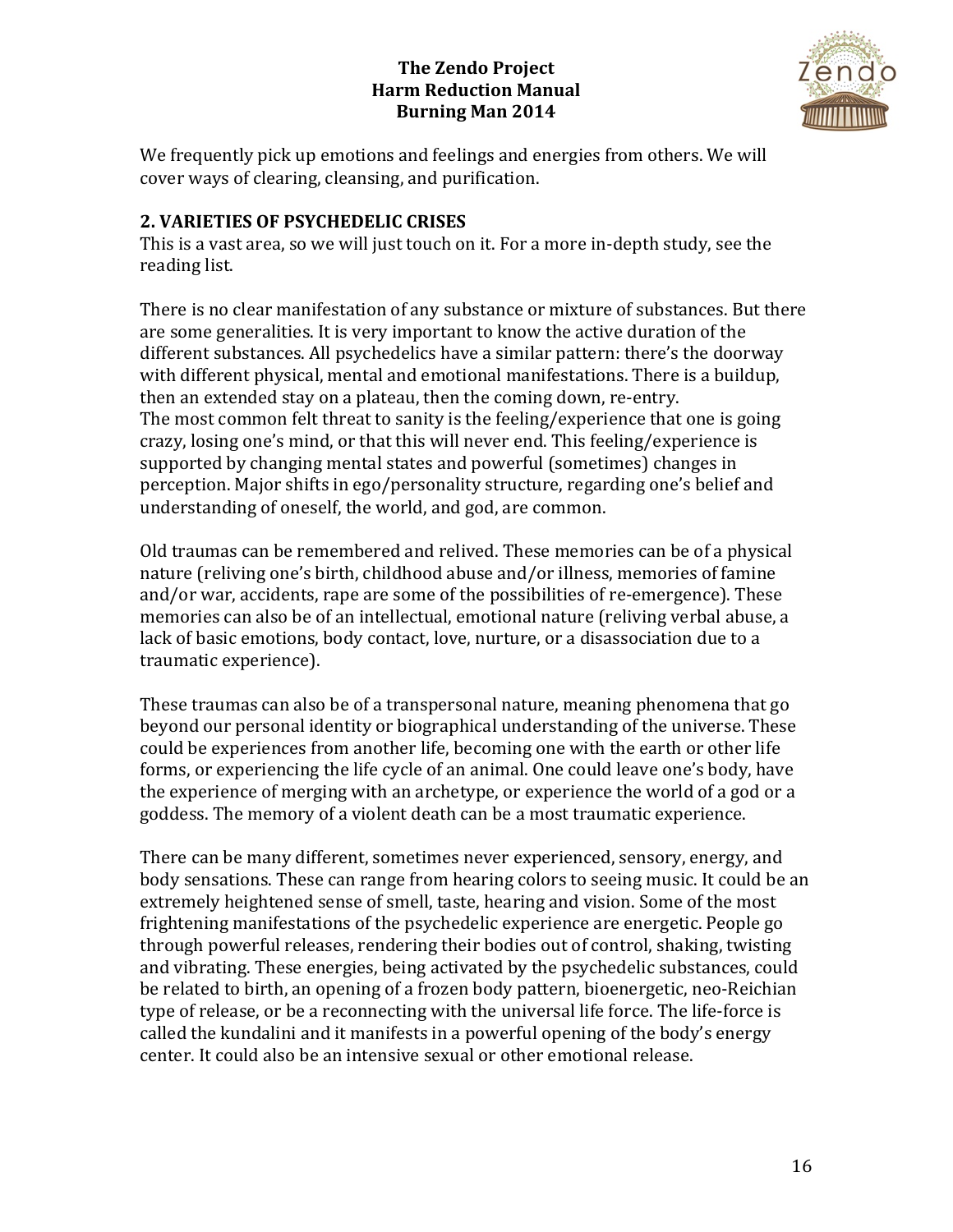

The body sensations also cover a wide range of sensations and feelings. This can be the feeling (for the first time in one's life) of coming home into the body. Here's a small list of other possible experiences:

- Relieving birth
- Remembering different deaths
- Relieving accidents
- Reliving illness
- Reliving drowning, torture, and many other physical experiences from this and other lives
- Reliving mystical states
- Identifying with and reliving in detail the victimization of humans throughout history.
- Leaving the body and traveling in the spirit realm
- Merging with rocks, animals, plants and experiencing the pollution and death of the planet and different species
- Merging with people, reading their minds, feeling their emotions
- Being caught in a certain experience
- Being overwhelmed by feelings and emotions

In a psychedelic experience and crisis the person may react to the healer/sitter and project her/his own feelings and experiences onto the healer/sitter. This could be a sexual, demonic, godlike or fearful transference. When this takes place it is important just to be with, not to defend the transference.

# **3. WORKING WITH THE PSYCHEDELIC CRISIS**

The experience of the person's crisis is, many times, one of letting go on all levels of one's being. So we have to create a space where it is possible to be open, a space that's quiet, warm, safe, and beautiful. This space is as important as the sitting/facilitating itself. If possible, have flowers, candles, art and writing supplies, blankets, quiet music and soft light.

Pay attention to the body language while you listen to what's being expressed verbally and emotionally. Follow the expression of the person. If they have a lot of energy, let the energy move, let it express itself (we provide a safe space) in whatever form: uncontrolled shaking, yoga postures, dancing, ritualistic type of movements, hyperventilation, kundalini type release.

If the person wants to speak, if sounds come out uncontrolled, support the expression. This might be: a different or dead language, prayers from the different spiritual traditions, far-out stories and memories, jibberish, animal sounds, looping sentences (repeating over and over the same words), lamenting, cries, or screams. Respond when needed, do not take over, try to (if appropriate) engage in a calm conversation, responding to fear and anxiety.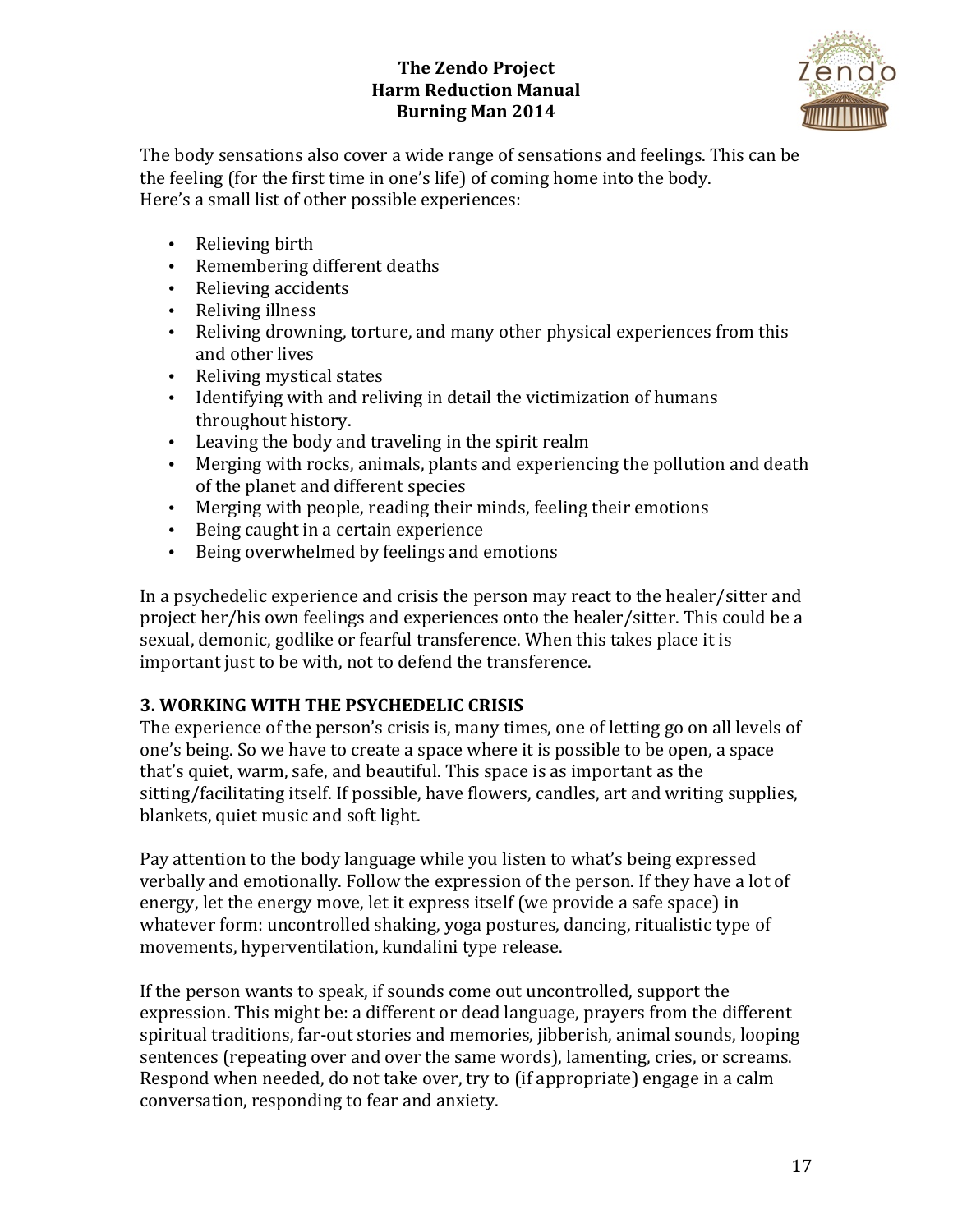

The most appropriate response to a powerful psychedelic crisis might be to just sit quietly with the person, making them feel safe.

If the person is stuck there are several different ways to respond:

- Wait and calm them down through talk, knowing the duration of the substance taken
- Walk with them, talking or not, until they calm down
- Have them express the experience through sound
- Have them move through it, through a physical expression, holding a certain posture or letting the body go
- One could do some deep, focused bodywork, just hold someone (meeting their needs) or gently massage them. Always ask for permission regarding any kind of physical contact.
- Have appropriate sitter regarding male/female, important when recall of sexual abuse takes place.
- The person could recline, eyes closed or blindfolded, being in a safe place, listening to comforting music and grounding the experience.
- If their emotions are overwhelming them, encourage their expression.
- When the person is calm enough or has come back from their difficult psychedelic experience, have art supplies and writing material available.

Reassure them:

- 1. This will pass, this is a process.
- 2. This is an experience other people have had.

There will be support afterwards.

# **4. AFTERCARE**

There are many ways to integrate the experience and to continue working with the opening that took place. It is important to complete any unfinished gestalt. Further reading should be encouraged, and the person should work with a trained practitioner to complete the experience. This could be:

- Transpersonally-oriented psychotherapy
- Holotropic Breathwork
- Shamanic Integration work
- Different forms of bodywork
- Different forms of energy release work
- Work with archetypes
- Different art forms, making music, dancing, painting, sculpting
- Meditation and other spiritual practices (following the images or insights of the experience)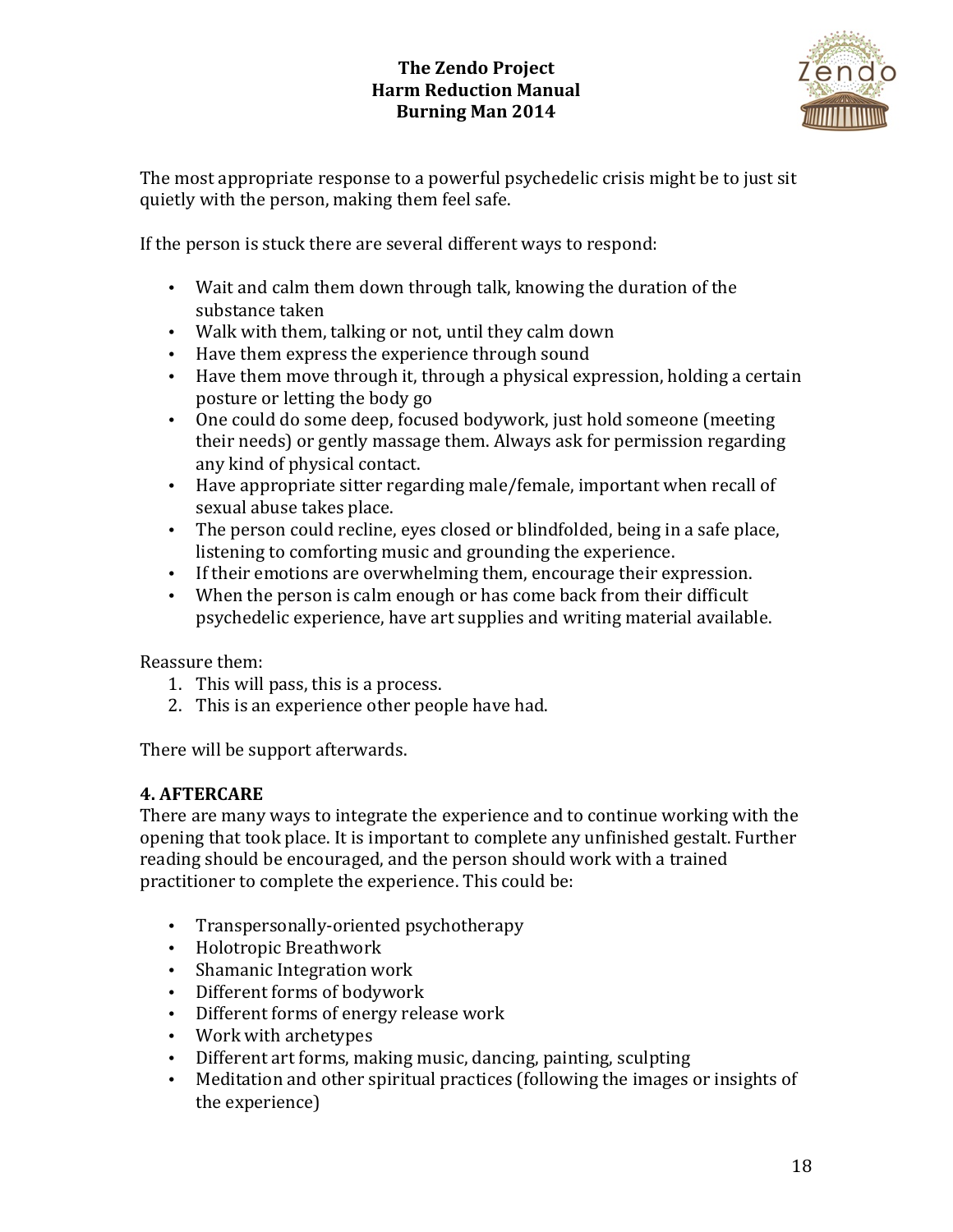

There are certain medical conditions that should be treated by the medical management. There can be medical pre-existing conditions that are adverse to the taking of psychedelics. Some of the most common are: pregnancy, mental illness, cardiovascular problems like abnormal blood pressure or other heart problems, recent surgeries and/or accidents, and epilepsy.

# **Appendix B**

# **INTEGRATING A PSYCHEDELIC EXPERIENCE**

By Sara Gael Giron

A psychedelic trip does not end after a substance wears off, rather it continues on through the process of integration. Integration is the phase within which an individual assimilates and incorporates an experience into their psyche, body, and life. It is the process of reorganizing the self to include the material experienced during the altered state. The integration phase has no definitive time frame. In fact, it can be said that once one has ingested a psychedelic substance, they will be integrating the experience for their entire lifetime!

Some Guests stay in the Zendo until after they come down from a trip and are with us through the acute integration phase. Some people come seeking support with the integration of a previous experience. In either case, helping an individual process and integrate their experience can be hugely helpful, especially if the experience was difficult, extremely mind altering, or disruptive to their life or relationships. The following tools can be used to support the integration process:

## **INTENTION**

The psychedelic experience really begins when we choose to ingest a substance. Intentions for taking a psychedelic medicine affect the entire experience, all the way through integration and are the threads that tie the whole experience together. Having a clear intention (ex. to access my creativity, to help heal my relationship with my family, to explore stuck life patterns, to connect with others, to play, etc.) sets the stage for a positive experience. When possible, we encourage people to develop clarity around intentions before taking a substance. However, in the Zendo we most often see people after the fact. Intention is still just as important during integration as it is in the pre-journey phase.

Helpful questions you can ask include: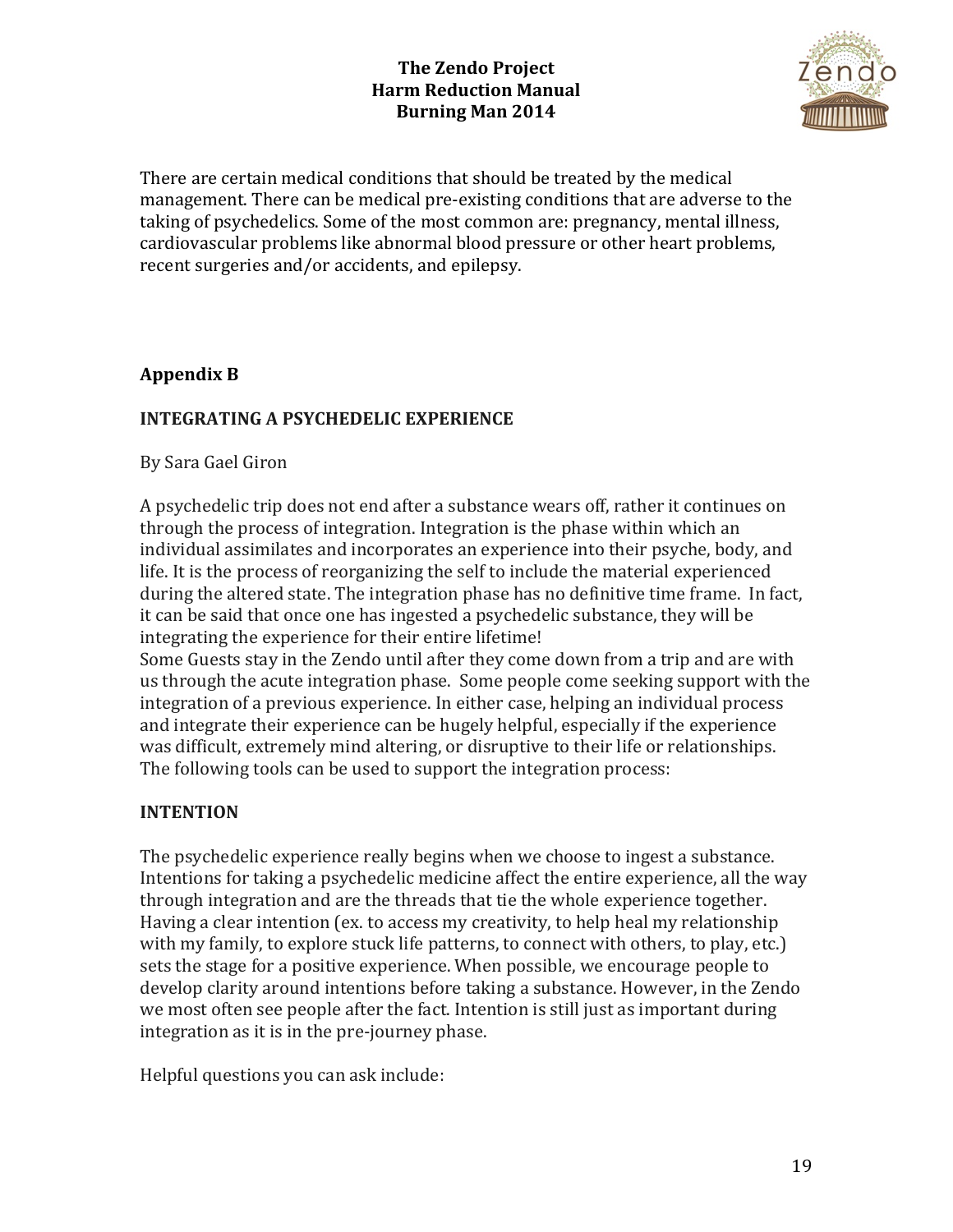

- Now that you have had this experience, what would you like to remember/carry forward/complete?
- What visions/information are you bringing home to your community?
- How can you manifest these visions on the physical plane? In your life? Work? Relationships?
- What was your intention before taking the substance? (There is always some intention, even if it wasn't consciously considered at the time). How did your experience reflect your intention?
- How does your experience affect your identity? Who is the person you want to become in your life and how can this experience contribute to your growth and expansion?
- What are your intentions in life and how did this experience contribute to your larger goals and desires?

Focusing on the experience as a positive life-changing event (even if it didn't feel like one) can help the Guest focus on potential outcomes and help them connect with how to use the experience as a catalyst for change and transformation in their lives. Intention setting helps an individual use what they have learned during the journey to manifest change in their lives.

# **COMMUNITY**

One of the most difficult aspects of integration is returning to a society that doesn't understand or support psychedelic exploration. In fact, re-entering society can feel like a stark contrast between the interconnected, transpersonal state of the psychedelic experience. Therefore, one of most important tools for successful integration is a supportive, understanding community.

The Zendo is a community space where Guests can come to feel this supportive connection with others who can hold their stories with respect and reverence. Listening, mirroring, and reflecting someone's story helps them feel seen and understood and incorporates the experience into their psyche and life. Stories are sacred. Remind an individual that their stories are important, not just for them, but also for the collective. Creating a community culture where we share our visions and revelations with each other is profound and necessary not just for the individual but also for their community. We encourage our Guests to connect with and build supportive communities around themselves when they return home from the event. We support them in seeking professional help if necessary.

# **EMBODIMENT**

It is relatively easy to ingest a substance and have a mind-altering experience. The real work begins when we try to carry what we have learned back to our daily lives and communities. Embodiment is the process of integrating knowledge, wisdom, and experience into the fabric of one's being. It is the process whereby ideas become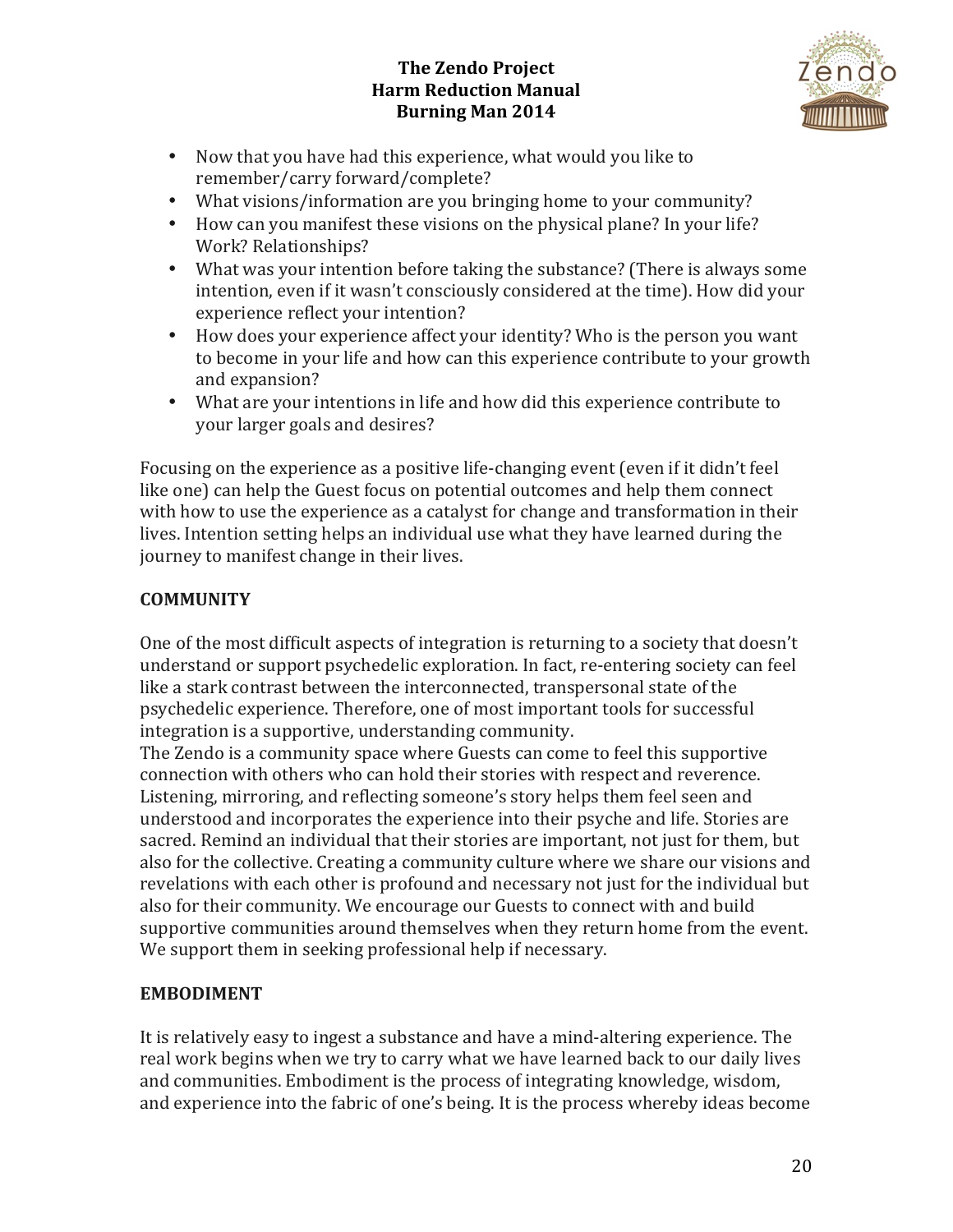

actual beliefs, practices, and behavior. One thing that can be helpful is to remind the Guest that the ego mind cannot possibly comprehend and make sense of the totality of a peak experience. When we try to mentally understand every aspect of the experience, we can become anxious, depressed, etc. The body and the heart have the capacity to hold our most intense life experiences including the grief, trauma, ecstasy, overwhelming emotions, and revelations that can come with psychedelic use. Tools for embodiment include: art, movement, talking, music, dance, poetry, writing, the language of symbols and archetypes, spending time in nature, bodywork, somatic therapy, etc. It is never too late to begin this process.

## Appendix C **Zendo Medical Guide**

## **MEDICAL VOLUNTEER RESPONSIBILITY**

The Medical Volunteer will be responsible for assessing the medical status of each Zendo guest upon their admittance, keeping an overall idea of the current condition of each guest during their stay.

Members of the Zendo Team may provide basic life support, regardless of their medical experience. This involves maintaining a patent airway, rescue breathing and CPR. 

The Medical Volunteer will be responsible for contacting Emergency Services when necessary, using the MURS radio (see radio manual for specific instructions).

As the Medical Volunteer it is your decision to contact ESD. First, take necessary steps to get the guest into a private controlled space where you will be able to transfer care to ESD appropriately and without disrupting other guests as much as possible. Make sure you have other volunteers with you and dictate the help you need to them while you make the ESD call. In the field, the ambulance is used for this type of private controlled space. At the Zendo, it could be just outside the door or in one of the other more private spaces.

## **Emergency medical attention is required for a patient showing signs of:**

- Fever higher than  $103^{\circ}F$
- Confusion
- Sluggishness (lethargy)
- Headache
- Seizures
- Difficulty breathing
- Chest or abdominal pains
- Fainting
- No urine in the last 12 hours

#### **DEHYDRATION**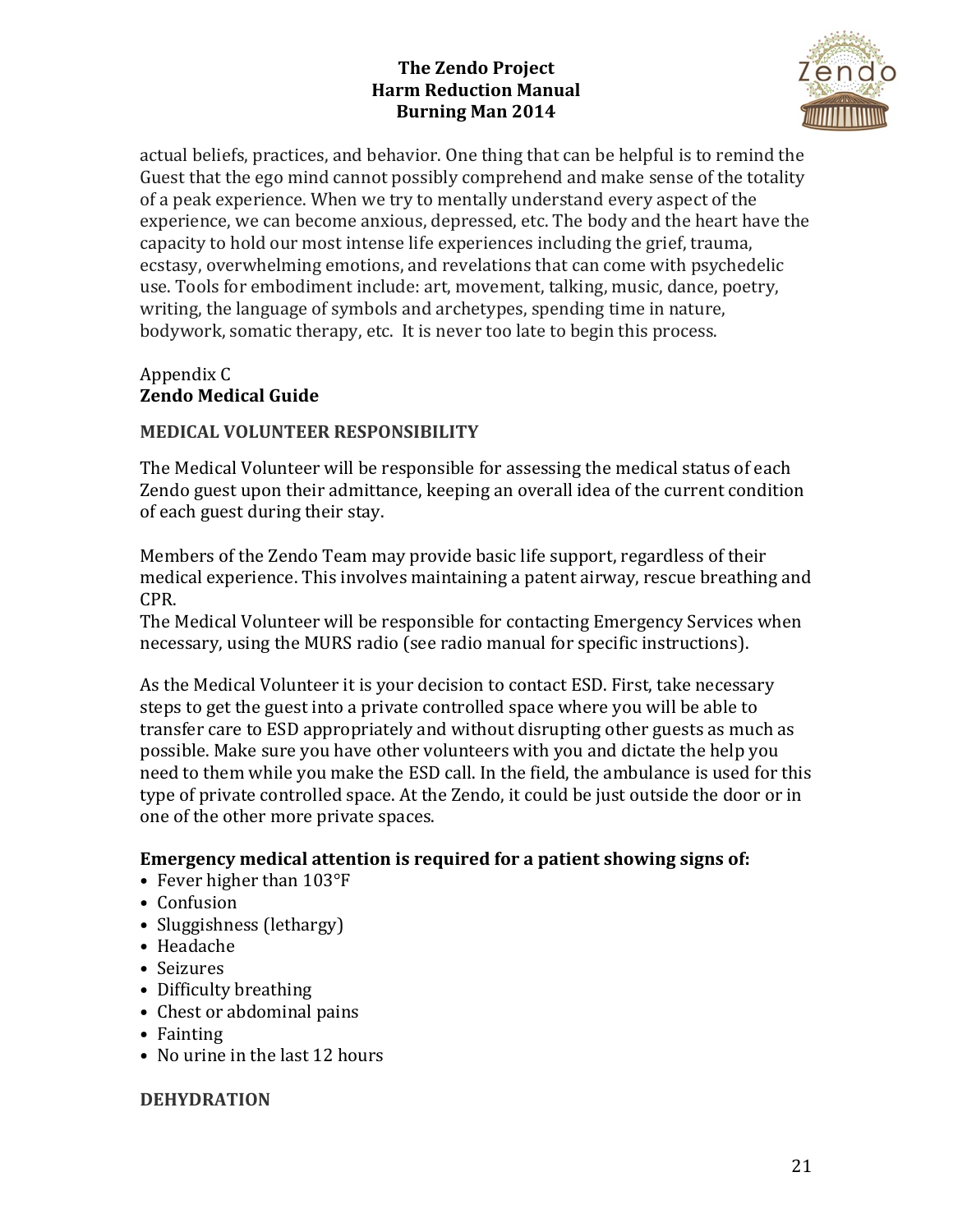

Volunteers should be aware of the symptoms of dehydration:

- Increased thirst
- Dry mouth and swollen tongue
- Weakness
- Dizziness
- Palpitations (feeling that the heart is jumping or pounding)
- Confusion
- Sluggishness fainting
- Fainting
- Inability to sweat
- Decreased urine output
- Urine discoloration; if highly concentrated and yellow or amber

#### **SKIN TURGOR**

Decreased skin turgor or "doughy skin" is a late sign in dehydration that occurs with moderate to severe dehydration. To determine skin turgor, grasp the skin on the back of the hand, lower arm, abdomen, or front of the chest between two fingers so that it is tented up. Hold the skin up for a few seconds, then release. Skin with normal turgor snaps rapidly back to its normal position. Skin with decreased turgor remains elevated and returns slowly to its normal position.

#### **ESD**

The Emergency Services Department (ESD) coordinates all professional emergency resources on the playa 24 hours a day, including requests to outside agencies. ESD responsibilities cover all responses in the field including but not limited to fire, medical, or psychiatric emergencies. ESD and LEAL (Law Enforcement Agency Liaison) together provide the primary interface between all outside health and safety agencies and the Burning Man organization, both on the playa and yearround. It operates as a Unified Command Post coordinating all emergency responses within Black Rock City for the ESD and allied agencies, such as Humboldt General Hospital (HGH), the Bureau of Land Management (BLM), and law enforcement.

ESD provides four branches of service -- Fire, Medical, Communications, and Mental Health.

## **RAMPART**

Rampart General is the field hospital for Burning Man. The employees of Humboldt General Hospital make up the staff of both its comprehensive on-site medical clinic and a high performance ALS ambulance service over the course of the event.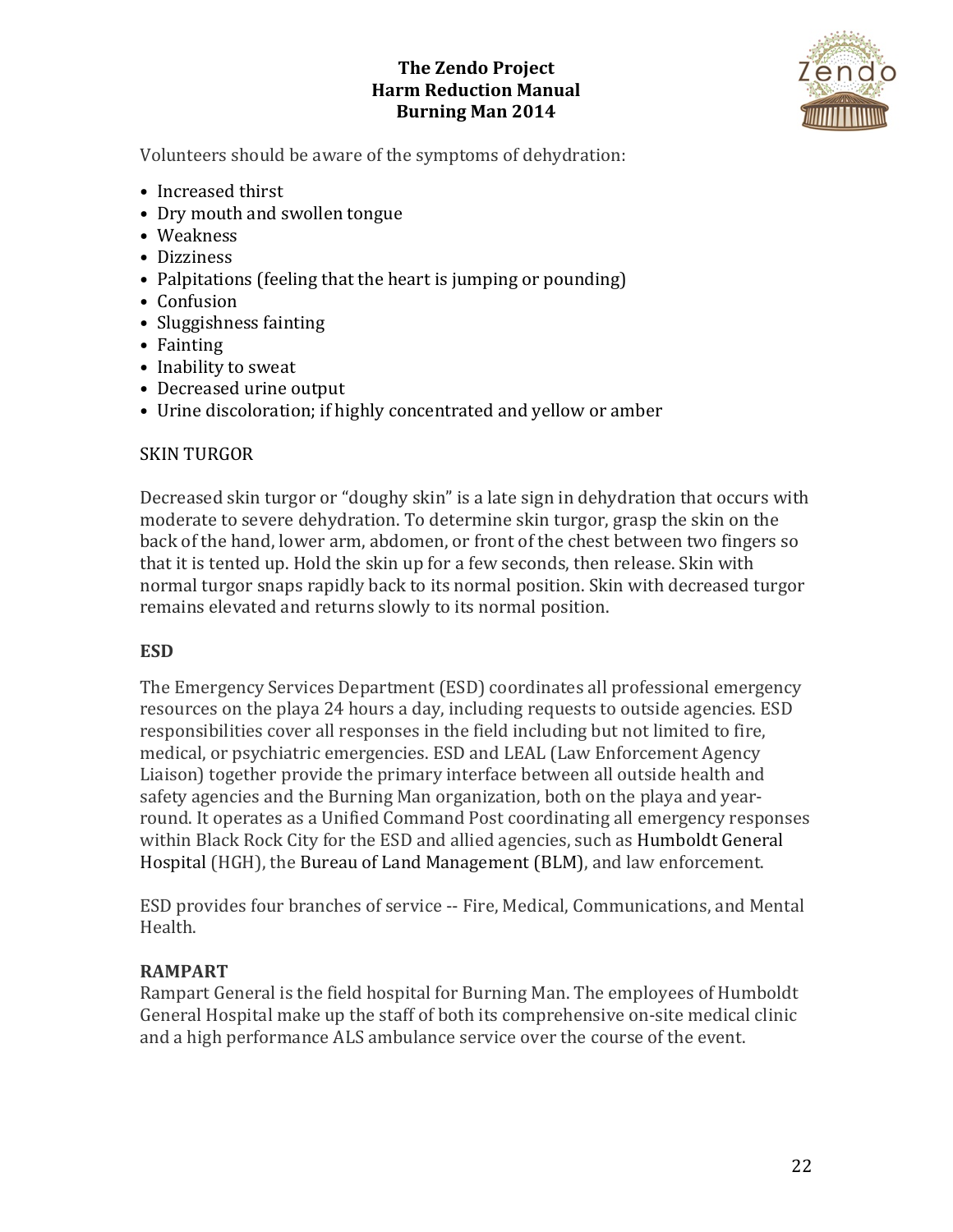

Appendix D 

### **ZENDO RADIOS**

For team communication on the playa, the Zendo has been provided with 15 handheld UHF business band radios and one mobile radio station, as well as MURS radios for the emergency contact of ESD. Radios will be assigned to key members of the Zendo Team including both the Medical Volunteer and Shift Leader on every rotation. 

|                   | <b>KEY MEMBERS &amp; CALL SIGNS</b> |
|-------------------|-------------------------------------|
| Call sign         | <b>Volunteer member</b>             |
| <b>CORD</b>       | Zendo coordinator                   |
| <b>PEDALS</b>     | Art car driver                      |
| <b>MED Zendo</b>  | Zendo Medical Volunteer             |
| <b>LEAD Zendo</b> | Shift Lead Volunteer at the ZENDO   |

## **RADIO USE PROTOCOLS**

**1. Presence of Rangers, ESD, LEO, or other party representing the L.L.C.,** Contact **COORD,** followed by **STAFF ZENDO** and **STAFF TEA** if **COORD** does not respond.

## **2. STAFFING PROBLEMS**

If a volunteer is unable to make a shift or has to leave early, or if a volunteer does not arrive for a scheduled shift and they are a **KEY MEMBER**, then contact should be made by either **LEAD or MED** to their corresponding **STAFF** member. Also, if the space is particularly busy and our ability to properly serve guests cannot be adequately helped by transfer requests, contact should be made to the corresponding **STAFF** member followed by **COORD** to assist.

## **3. GUEST TRANSFERS**

This year we will have an art car, Cloud9, and we will be collaborating with the Tea House at Soft Landing at  $9:15 \& B$ . Overflow transportation for guests will be possible via radio requests. We can transport guests from space to space, or from Cloud9 to the Zendo or Tea House. The request transmission should be made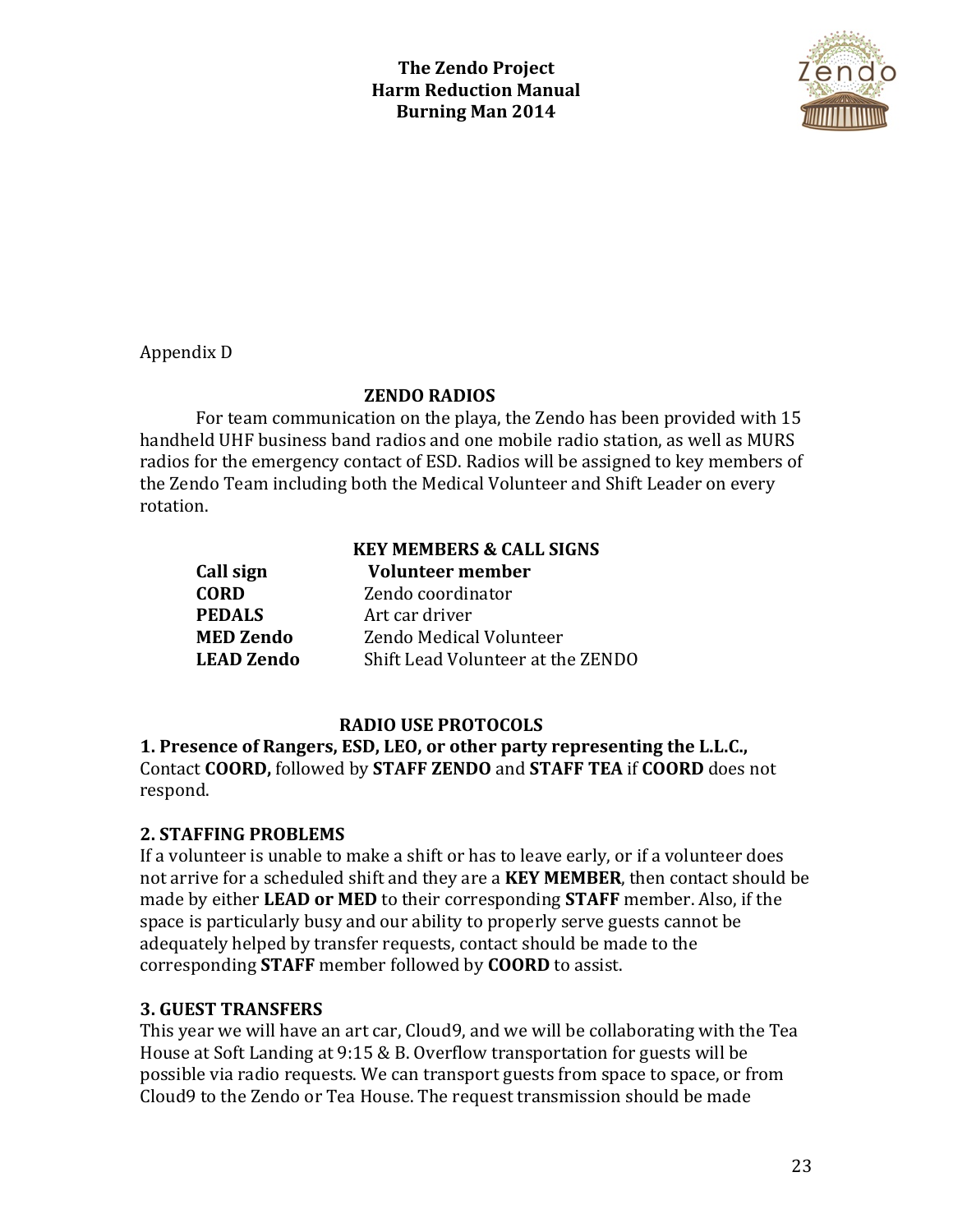

between **LEAD** and **PEDALS**. Initial contact should be made from **LEAD** to **LEAD** requesting for the admittance of guests, making sure to include a number and an idea of the guest's state (making sure to remember the NO-NO's). Once a Transport has been agreed upon between **LEADS**, the **LEAD** is responsible for contacting **PEDALS** and requesting a transfer.

**PEDALS** will be bringing guests to both spaces throughout the burn. It is the responsibility of **PEDALS** to coordinate the arrival of guests to a space before a drop-off is made. **PEDALS** will initiate contact with the LEAD at the closest space. There will be a red yurt near the main Zendo where guests needing further attention or privacy can be helped. **PEDALS** and LEAD should keep this in mind when deciding to make transfer requests and use this as a tool to appropriately accommodate guests.

# **4. ADVICE**

Use the radios for contact between Key Members when advice is needed. For example, **MED** may need advice before making a decision to call ESD. **MED** and **LEAD** may need assistance helping a guest who requires more attention. Use the radio with discretion and remember the NO-NO's, if conversations are extended, go Direct via one of our admin channels.

# **5.TECHNICAL**

Small tasks, such as getting more water or basic supplies, should be handled by volunteers on shift and should not require radio communication. Any technical issues, including the solar-powered cooling system in the Zendo can be directed towards **TECH**. There will be two assigned tech volunteers on radio support. Anyone can initiate a technical request by calling for **TECH 1** followed by **TECH 2.** If no response from **TECH 1** or **TECH 2**, tech problems can be directed towards **COORD.**

# **Radio Operation**

Our radios are Motorola Business band Push To Talk radios capable of broadcasting on 12 pre-selected frequencies. Handheld radios will be labeled and will be kept on the charging station. Select the proper radio for your position at the beginning of your shift and return it to the charging station at the end of your shift.

## **Controls**

There are two knobs at the top of each radio, one turns the unit on and controls volume. The second knob selects one of the 12 pre-programmed channels. We will function on one PRIMARY channel for all use, and one ADMIN channel for extended messages. The channel numbers we are using will be on a marker-board next to the radios and may be changed at anytime by TECH 1.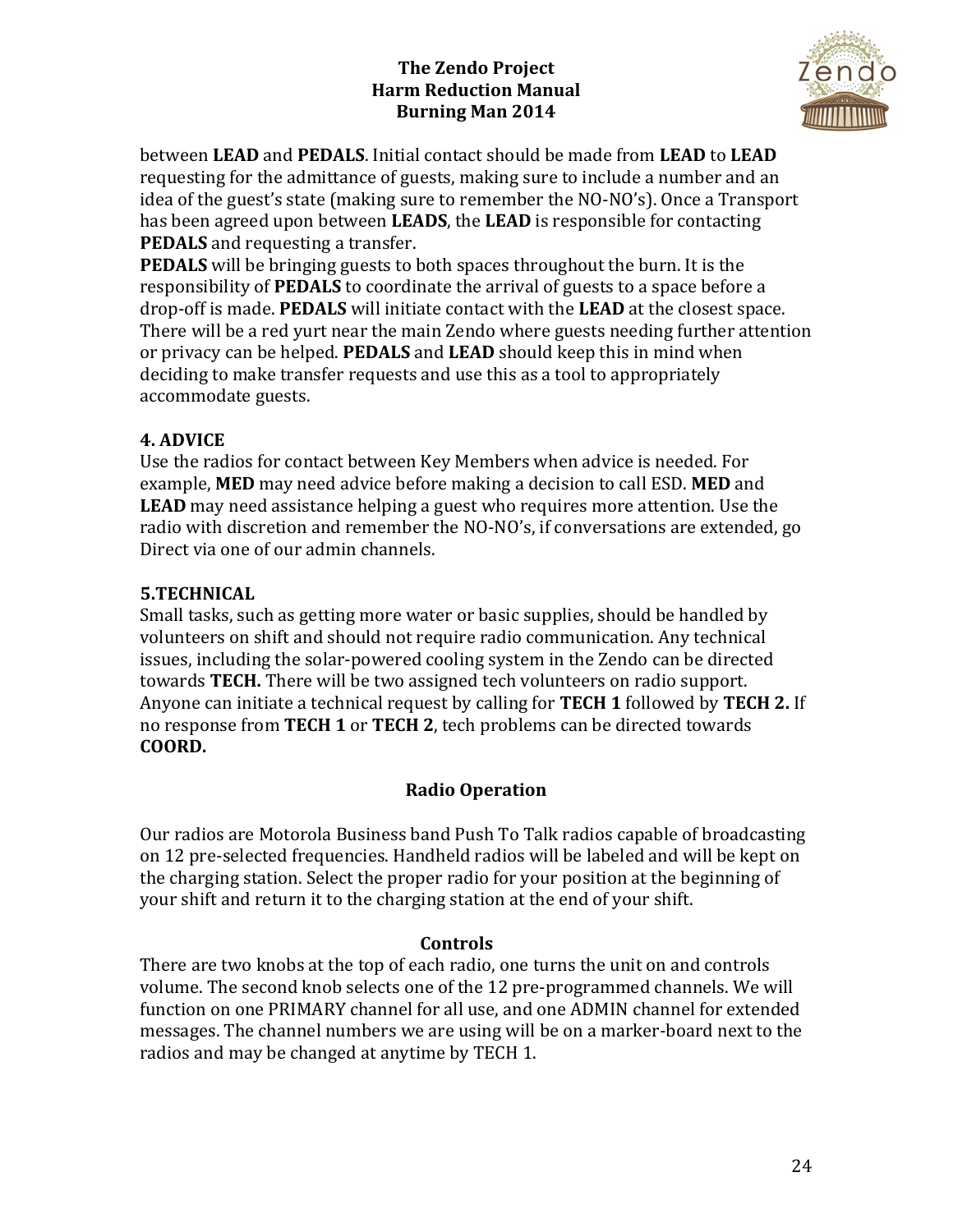

There is one button on the side of the radio. Push and hold to talk and *release* to *listen*. Each radio will also have one extension lapel speaker/mic that can be clipped onto the shirt for easier use. The lapel also has one large button that you push and hold to talk and release to listen.

# **INITIATING A CALL**

To make a radio call to another Volunteer, wait until the channel is clear and then clearly name their Call Sign twice followed by your Call Sign. For example, if COORD wants to get a hold of TECH 1 he should say, "CORD, CORD, TECH 1." Tech 1 will respond, "COORD, go for TECH 1."

### **LISTEN**

Listen to make sure the channel is clear and that you are not interrupting something important. Only one person can talk on the channel at a time, so if you transmit when somebody else is talking, you both lose. Similarly, do not interrupt emergency radio traffic with low priority messages.

#### **PUSH**

Push and hold the button on the side of your radio or shoulder mic to let the system know that you want to transmit.

### **PAUSE**

Wait until you hear the beep from your radio that tells you it's ready for you to talk.

## **TALK**

#### Speak calmly, slowly, and clearly.

The Zendo Team will function on one PRIMARY channel for all use, and one ADMIN channel for extended messages. The channel numbers will be displayed next to the radios and may be changed at anytime by TECH 1.

## **Common Phrases**

## **ALLCOM**

Allcom is a call for "all stations" and is a clue to you that something important is about to follow. For example, TECH 1 might say, "Allcom this is TECH 1. We are moving ADMIN to 4." This would mean that our admin channel is moving to channel 4 and the radio channel key should be changed.

## **BREAK BREAK BREAK**

Sometimes a channel can get busy. If you need to use the channel and there is an extended conversation blocking your use, continuously call "Break Break Break" to clear the channel. If you hear "Break Break Break" cease all communication until the "Break Break Break" call has stopped.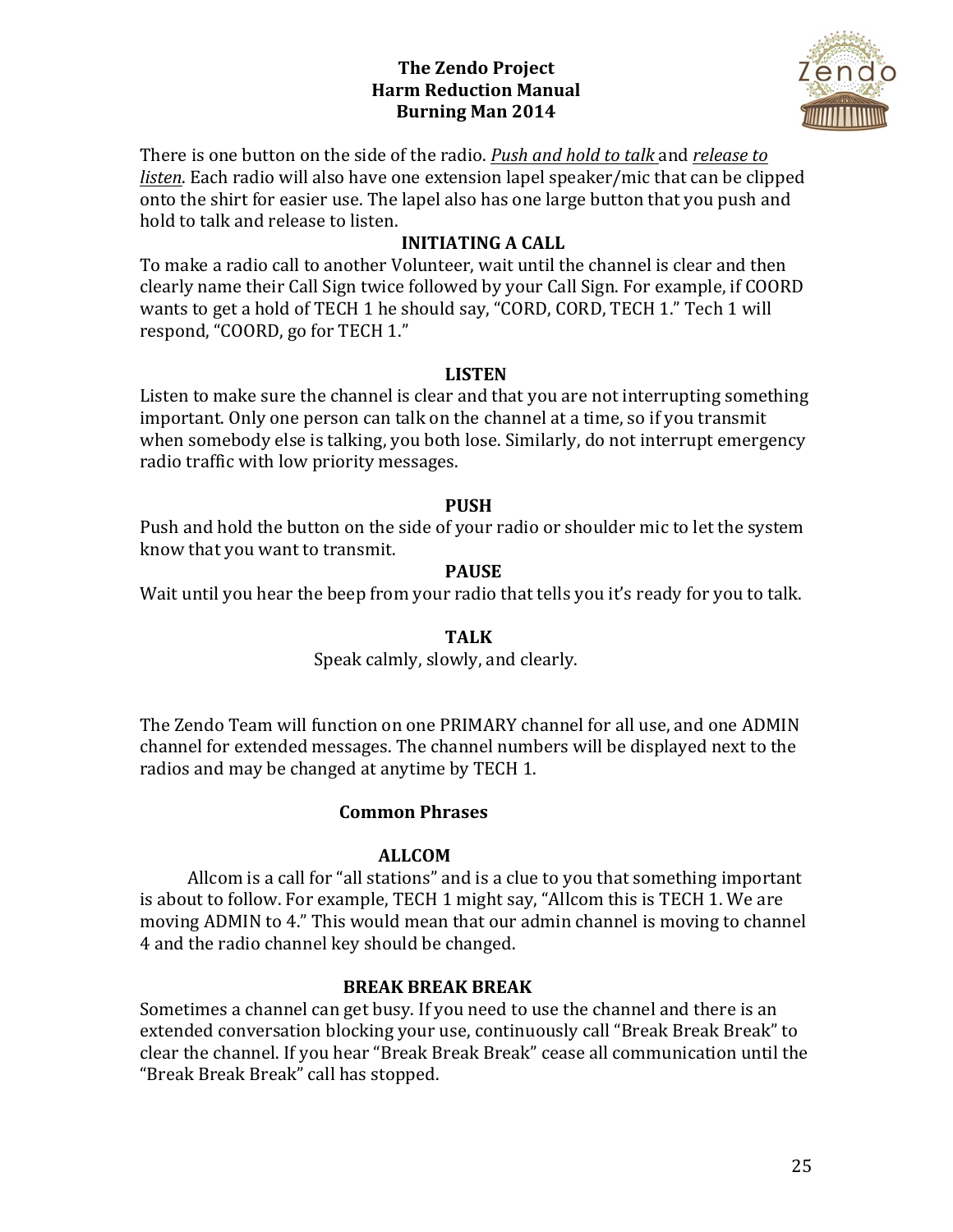

#### **Open Mic**

If the talk button of the radio is locked on or depressed it will block any other transmissions from coming through the radio. If you hear an open mic, check your radio and anyone else around you who has one.

#### **Use Discretion**

Know what to say and what not to say. All radio traffic is monitored by law enforcement or other outside agencies, as well as Guests (fellow burners) and other departments. A general rule is that we don't say anything on the radio that we wouldn't want to see on the front page after the burn. Avoid saying any of the following on the radio:

#### **PROFANITY**

Of any kind

### **DEATH** or **DEAD**

"DEATH" OR "DEAD,"—this may draw unwanted attention. Instead request an immediate face-to-face with COORD and MED 1 MED 2.

#### **SEXUAL ASSAULT, CHILD ABUSE, ELDER**

ABUSE: If someone reports to you, or you suspect a sexual assault, child abuse, or elder abuse, report to COORD STAFF 1 and STAFF 2 that you have a situation and would like assistance. If COORD asks for more information be discreet but give any information requested.

#### **DRUGS, Pharmaceuticals, Psychedelics, Entheogens**

(by name or generically), "overdose," or "high." Again, do not try to diagnose; instead describe a guest as "altered", "disoriented", "unresponsive", or "unconscious", as appropriate. (severely, slightly use a  $1-10$  scale)

**FULL LEGAL NAMES OR IDENTIFYING INFORMATION** 

INFORMATION of Guests, real world names, camping areas or any other personal information.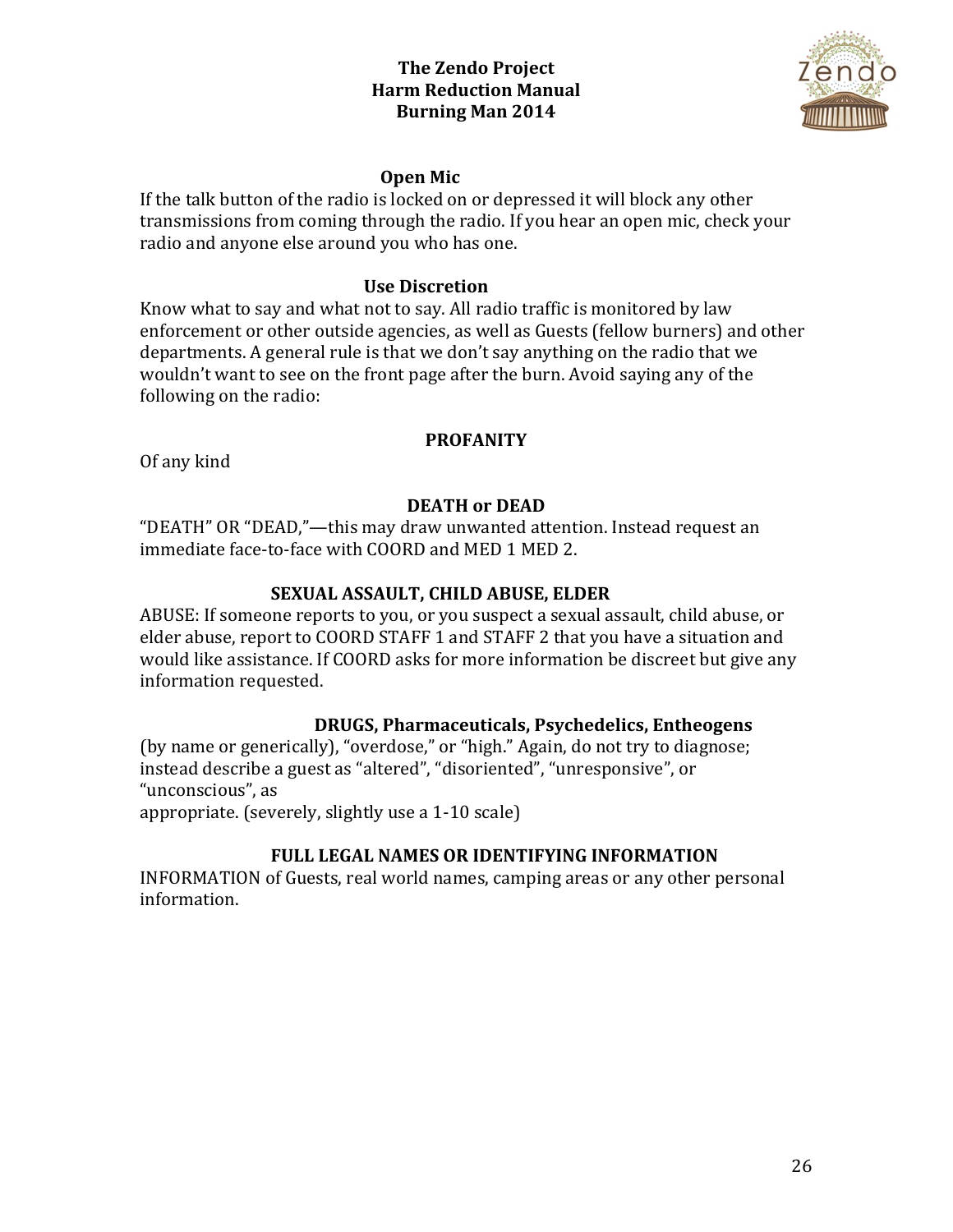

# **Appendix E**

# **Rainbow Bridge Guide**

# **DRIVING RULES IN BLACK ROCK CITY**

Anyone driving at Burning Man must adhere to all BRC driving rules. These include:

- Only drive vehicles licensed or allowed to drive in Black Rock City
- Abide by all applicable federal and Nevada state laws, including all open container laws (no open containers within reach of the driver)
- Drive at a speed of 5 mph or less (less if kicking up dust, or in hazardous situations such as tight crowds)
- Give the right of way to pedestrians, bicycles, and emergency services vehicles
- Follow the reasonable and applicable vehicle laws for road safety
- Stop immediately upon being hailed by any BRC Staff member, Black Rock Ranger, or law enforcement officer
- No driving under the influence of drugs or alcohol
- No driving on pedestrian-designated streets (see your map for details)
- No driving during whiteouts
- No driving on wet or freshly-watered roads
- Maintain a clear field of vision for the operator, including rear and side mirrors
- Utilize ground guides (walkers) if the vehicle has a limited field of vision or is dangerous to pedestrians.
- Ensure a safe access area and procedures for loading and unloading passengers.
- Display the Mutant Vehicle license in a location specified by the DMV
- Obey the sound policy

# **ZENDO ART CAR DRIVER RESPONSIBILITY**

1. Drivers must show up for their shift rested and not under the influence.

2. At the start of every shift, the driver should initiate a radio-check under the call sign PEDALS. To perform a radio check, the message relays as "Pedals Pedals Tech Radio Check". Tech will respond "Tech1, good check". If Tech1 OR 2 does not respond, the radio should be taken to the Zendo.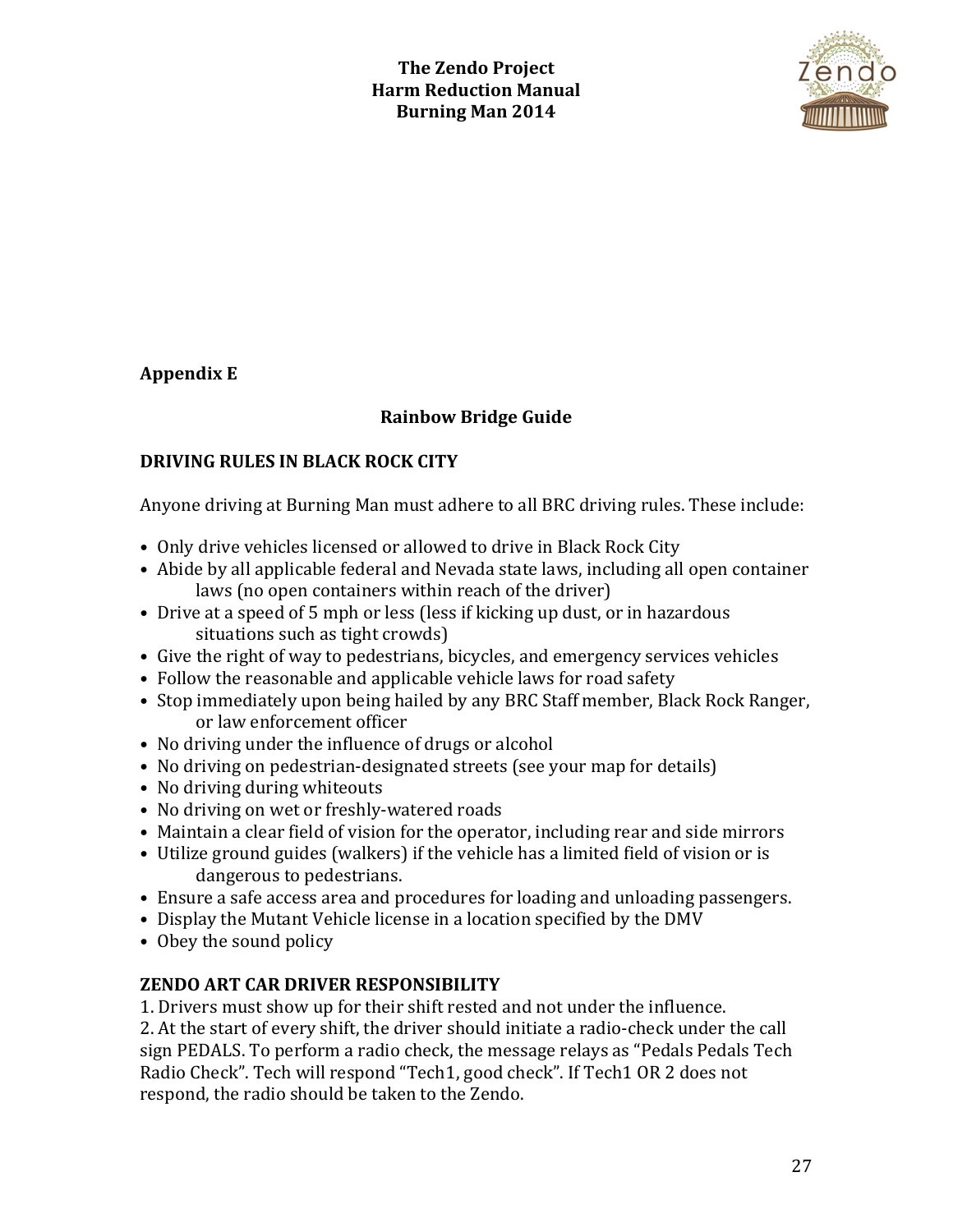

3. Drivers must have their driver's license on them while operating the Zendo Art Car.

# **Appendix F**

# **Décor and Space Keeping**

ZENDO DÉCOR 

## SUPPLIES:

- Staple guns
- Thumb tacks
- Decorative fabrics
- Christmas lights
- Cloth lanterns
- 3-outlet splitter with short extension cords
- Power strips
- Extension cords
- Alter table
- Alter cloth
- Alter pieces
- Carpets and rugs
- Blankets
- Pillows
- $\bullet$  Carpet foam bench padding
- 2 Tables
- Supply shelf

## FABRIC:

Fabric drapes from ceiling center circle to top of wall and then down to benches. Fabrics should overlap significantly at ceiling circle because the ceiling widens as it goes out. This will provide full coverage with the fabric on ceiling and walls.

LIGHTS: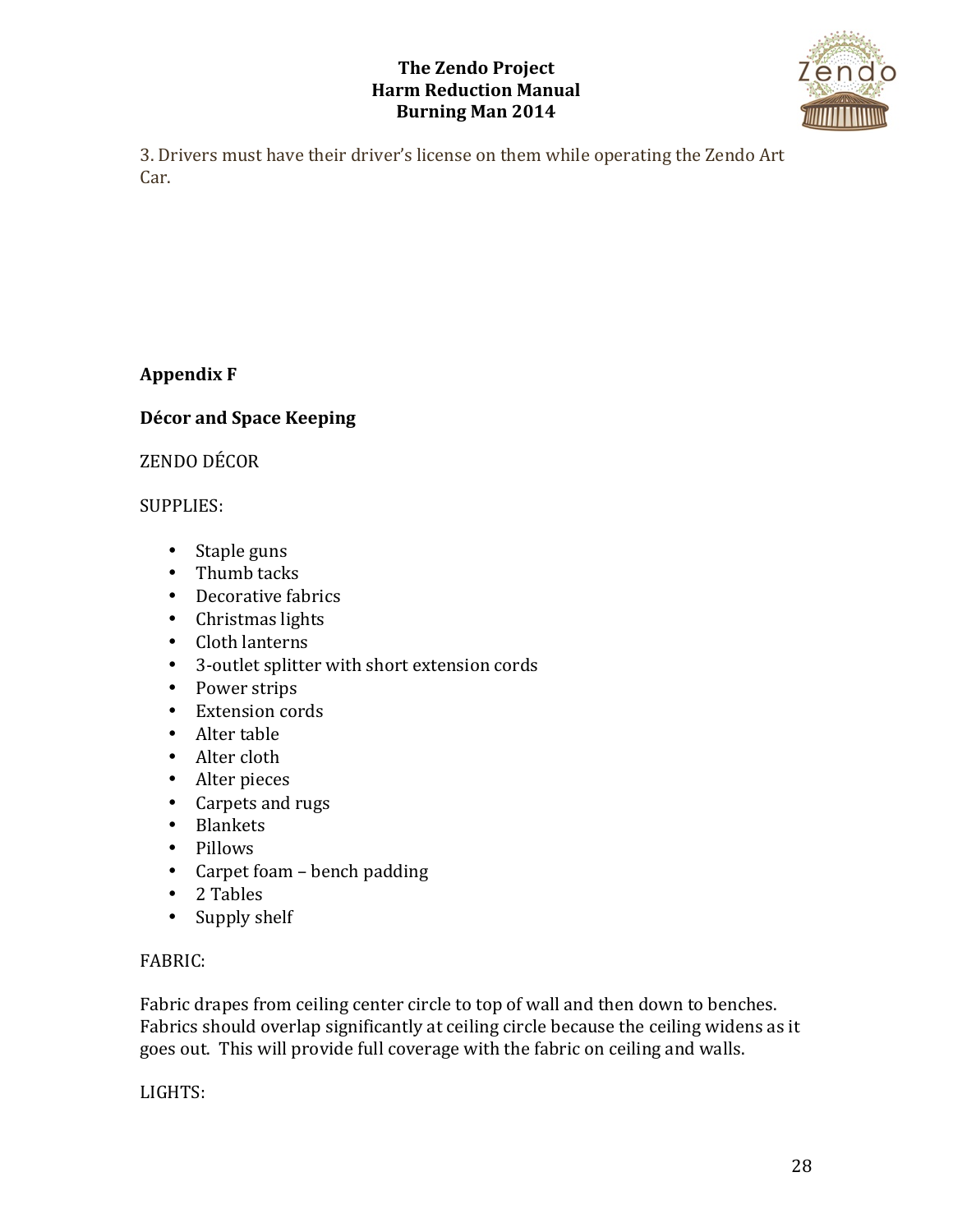

Christmas lights (white) will hang around the top of the wall. Cloth lanterns can hang from the ceiling near the center circle on the ceiling.

## POWER:

There will be one primary source of power coming into the Zendo, with one outlet. This will be expanded using a large power-strip. Additional extension cords can be plugged in here, if needed, and run to necessary locations within the Zendo. All cords should be under the carpet to prevent tripping. The power-strip should be accessible but out of the way and away from potential liquid spills.

Connect three lanterns together electrically with 3-outlet six-foot extension cordthen connect that with a single longer extension cord to run to the floor power source. Check that lanterns are switched on and that the light bulbs are working before hanging is considered complete. ZENDO PAPERWORK ORGANIZATION:

## PAPERWORK:

- Blank feedback forms can be found in the large, clear file box. Each will be in its own file, labeled.
- Finished paperwork will be given to the Shift Lead- and they will place the forms into a smaller black file lock-box. There will be a file called: *Current Shift Paperwork*. The Teamer Leader will file all paperwork for the current shift in that file, in case it needs to be accessed again. More specific instructions for Shift Leadss - see section on Filing Paperwork.
- Both file boxes will be stored on the shelf.

## FEEDBACK FORM DETAILS:

- It is essential that there be a **GUEST REPORT FORM** for every Guest. Please fill out this form before your shift ends. If your shift ends while the Guest is still present, but you need to depart, please pass the form onto a Sitter on the next shift.
- If a Guest is willing and able to fill out the **ON-SITE FEEDBACK FORM**, that is great. If not, don't force it, its okay if they don't want to or if it doesn't feel correct for you to ask.
- Please remember to give each Guest the TAKE-HOME GUEST FEEDBACK **FORM** when they leave. There will be instances when a Guest leaves and is not able or willing to take the form with them. In these instances, that fine.
- At the end of your last shift, please fill out the **VOLUNTEER FEEDBACK** FORM and file it in the file labeled: *Volunteer Feedback Form-Final Shift*.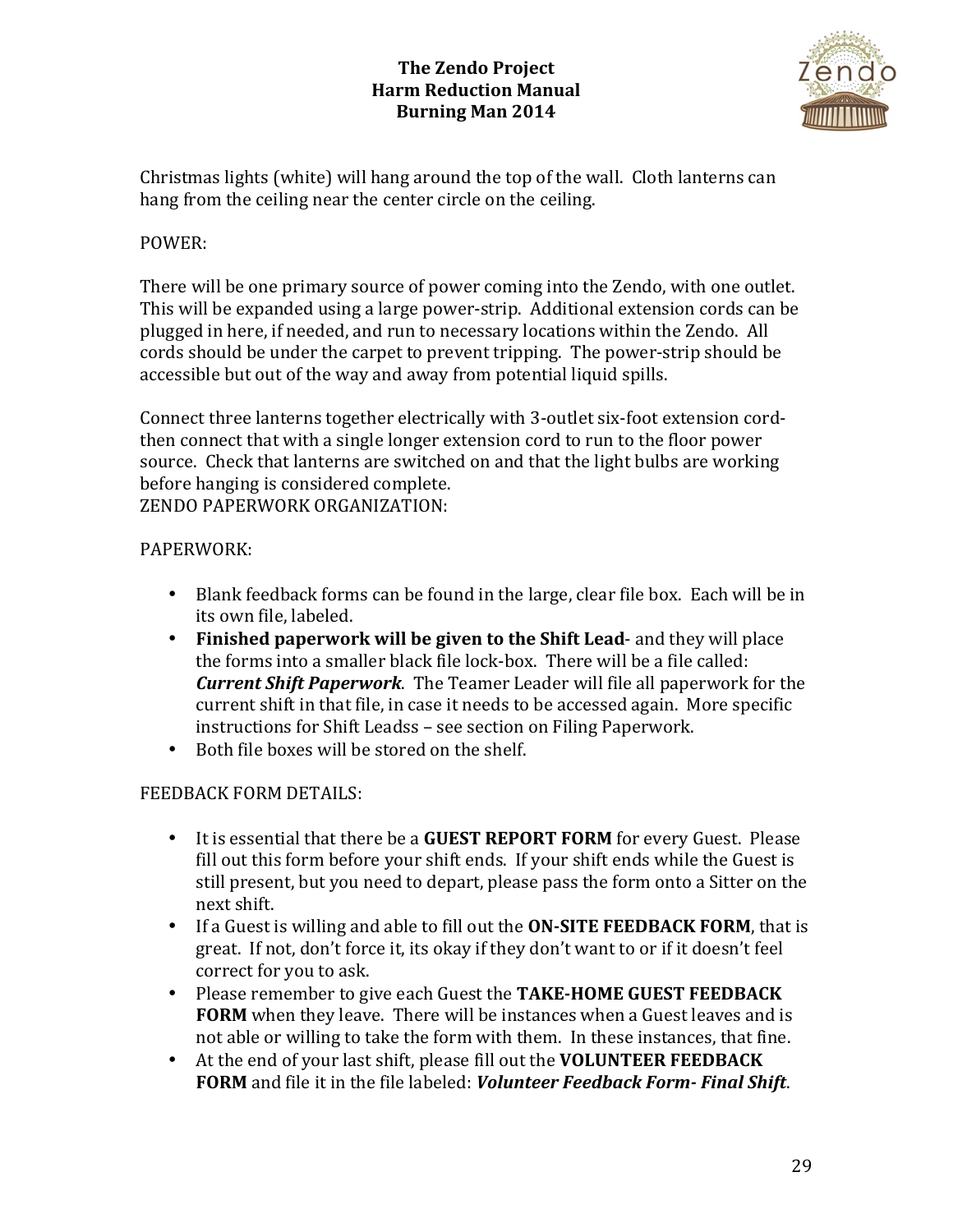

### FILING PAPERWORK; Shift Lead:

At the end of the shift, the Shift Lead will go through the logged paperwork from the current shift and make sure there is completed paperwork for all Guests who used the space during that shift; they can cross-compare with the Logkeepers entry log to make sure everyone is accounted for. Then the Shift Lead will file that paperwork into the specific files for each individual feedback form, also in the black file lockbox. If a Guest stays between shift switches- make a note on the entry log and don't worry about that feedback forms for that guest. The next Shift Lead on the following shift will take care of feedback forms for remaining guests. Shift Leads can ask the Logkeeper for help with this task, if needed. The Shift Lead will keep the black file box locked for confidentiality purposes.

ZENDO CLEANLINESS: Supplies: 

- Rags
- Bleach spray
- Paper towels
- Trash containers (collapsible laundry baskets)
- Trash bags

Keeping the Zendo orderly and clean provides Guests with the warm welcome to a glowing safe space. We all feel more comfortable, especially when things are chaotic, in peaceful, orderly, and clean environments. Lets all work together to keep our space feeling good!

#### SPIFFING UP:

If you have extra time during a shift and see things that can be cleaned up, please go for it! We will also have do *clean up* in the last 30 minutes of a shift, for any Sitters not sitting with Guests. Shift Leads; please remind your shift volunteers when there are 30 minutes left on the shift, to ensure that the tasks listed below are addressed. Supplies will be in labeled bins. Items will be stacked on shelf. Please keep things in their rightful homes when they are not in use  $\odot$ .

END OF SHIFT CLEAN UP (& during shift, if time allows):

- Straighten blankets and shake outside if needed. Put pillows against walls.
- Empty trash and recycling if needed, replace trash bags.
- Fill 5 gallon water dispenser
- Resupply cup stack & place near water dispenser
- Wash any dishes that have migrated into the Zendo in the camp kitchen  $&$ return them to their rightful places.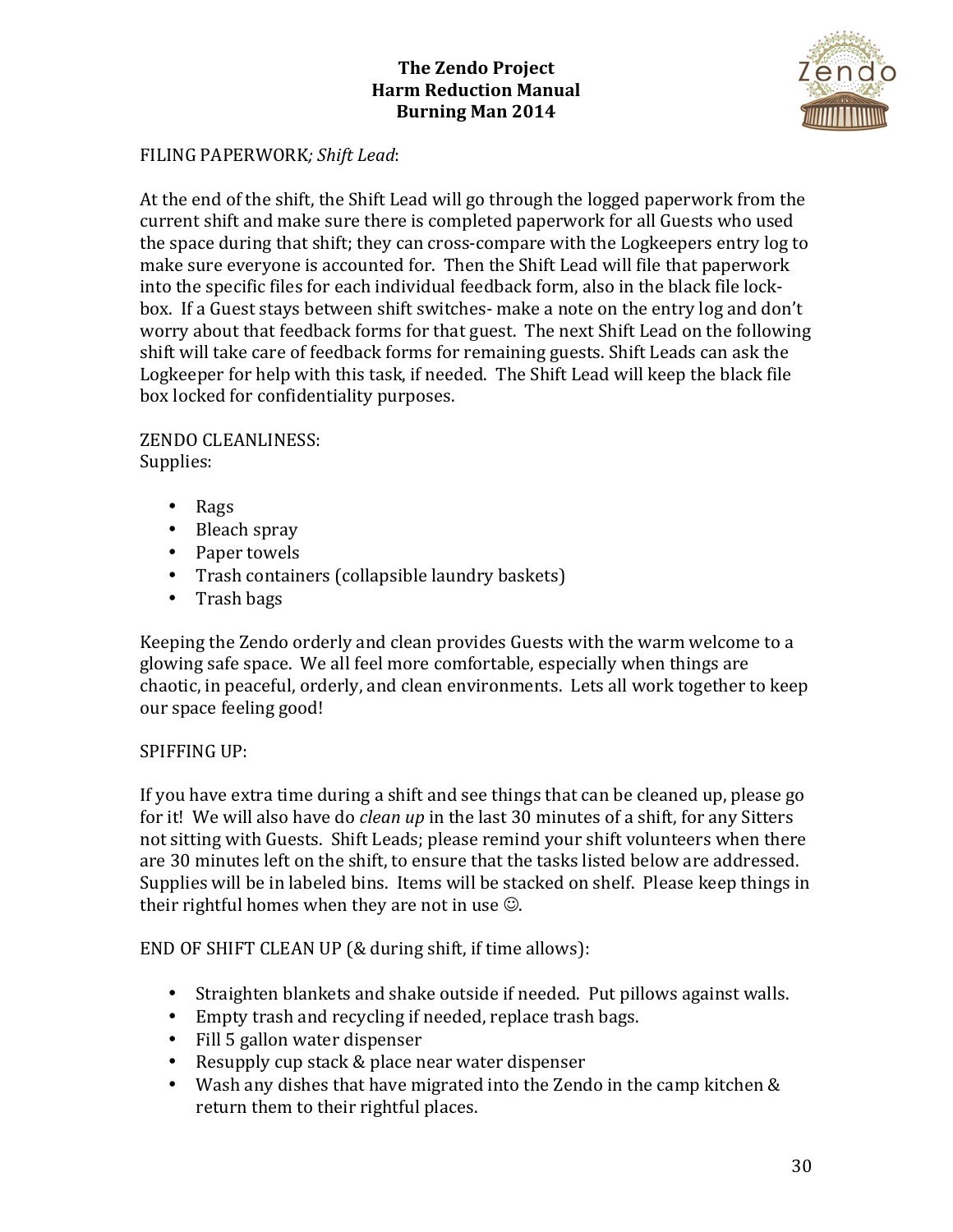

- Put away extra supplies laying around- use the shelves. Put pens and pencils back into their tray. Put clipboards in a stack. Keep art supplies together and organized.
- Make sure there are tissue boxes dispensed around the Zendo.
- We know it's not the most fun... but please check the status of our personal porta potty- We will all be forever grateful. Make sure that there is TP. Check to see that the small trashcan isn't overflowing and that things haven't gotten too out of control! Isn't it great to have our own!

### Appendix G: **Suggested reading:**

MAPS Psychedelic Harm Reduction: http://www.maps.org/resources/responding to difficult psychedelic experiences/

**MAPS Treatment Manual** www.maps.org/research-archive/mdma/Manual\_MDMAPTSD\_30Nov11.pdf

Erowid Psychedelic Crisis FAO http://www.erowid.org/psychoactives/faqs/psychedelic\_crisis\_faq.shtml

# **THE SECRET CHIEF REVEALED**

by Myron J. Stolaroff http://www.maps.org/resources/responding\_to\_difficult\_psychedelic\_experiences/ 184-the-secret-chief-by-myron-stolaroff

Video: How to Work with Difficult Psychedelic Experiences http://youtu.be/1aBjoARwlOY

*Psychedelic Reflections,* Ed. Lester Grinspoon & James B. Bakalar The Adventure of Self-Discovery, Stanislav Grof *LSD Psychotherapy,* Stanislav Grof Spiritual *Emergency*, Stanislav and Christina Grof *Green Psychology,* Ralph Metzner *The Unfolding Self, Ralph Metzner The Healing Journey, Claudio Naranjo The Cosmic Serpent, Jeremy Narby The Ethics of Caring, Kylea Taylor Shamanism,* Roger Walsh The Psychedelic Explorer's Guide, James Fadiman *Healing with Entactogens*, Torsten Passie